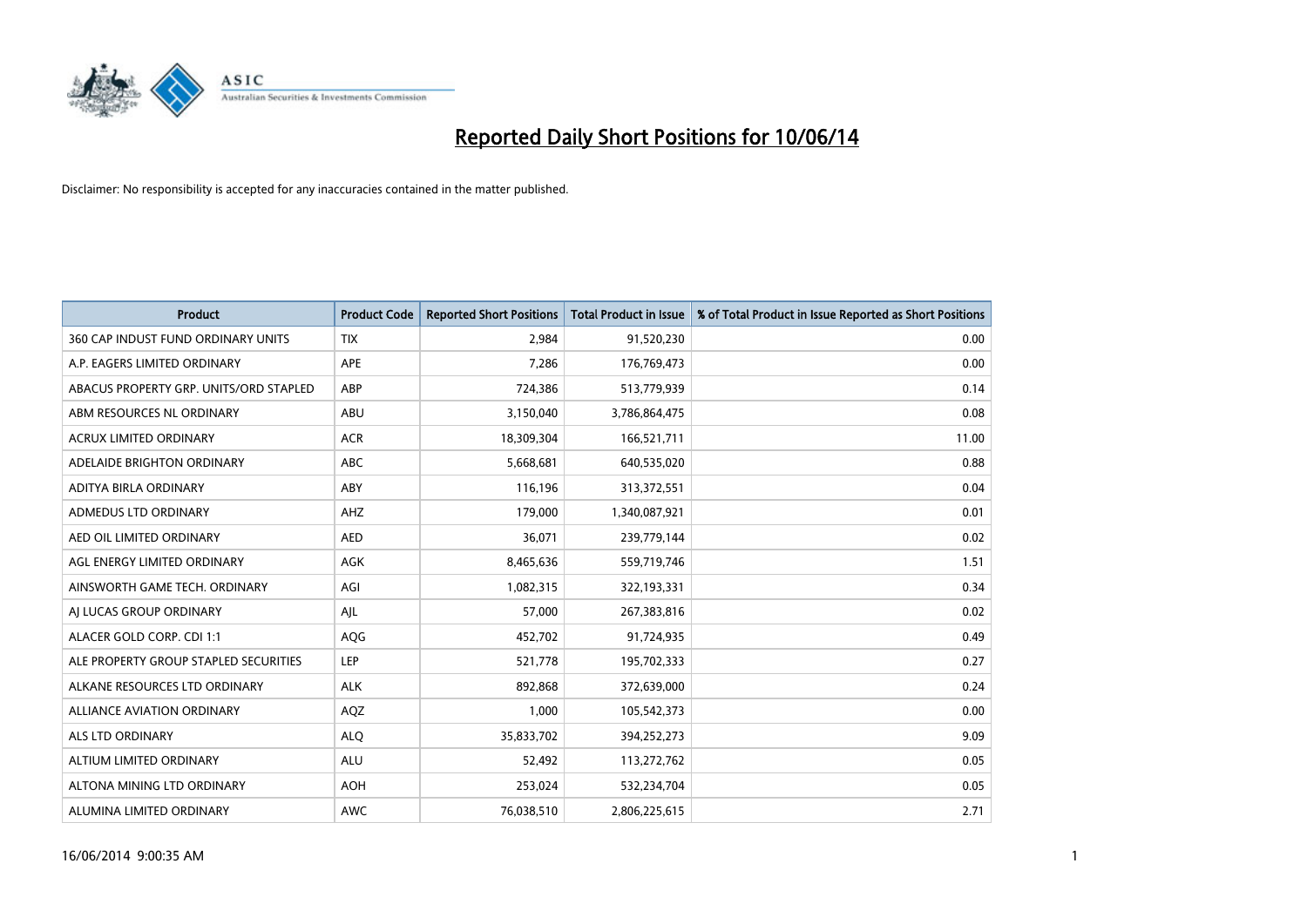

| <b>Product</b>                          | <b>Product Code</b> | <b>Reported Short Positions</b> | <b>Total Product in Issue</b> | % of Total Product in Issue Reported as Short Positions |
|-----------------------------------------|---------------------|---------------------------------|-------------------------------|---------------------------------------------------------|
| AMALGAMATED HOLDINGS ORDINARY           | AHD                 | 3,269                           | 157,859,301                   | 0.00                                                    |
| AMCOM TELECOMM. ORDINARY                | <b>AMM</b>          | 1,303,722                       | 245,322,894                   | 0.53                                                    |
| AMCOR LIMITED ORDINARY                  | AMC                 | 6,988,394                       | 1,206,684,923                 | 0.58                                                    |
| AMP CAPITAL CHINA ORDINARY UNITS        | AGF                 | 2,413,808                       | 374,593,484                   | 0.64                                                    |
| AMP LIMITED ORDINARY                    | AMP                 | 37,036,102                      | 2,957,737,964                 | 1.25                                                    |
| ANSELL LIMITED ORDINARY                 | <b>ANN</b>          | 5,670,992                       | 152,937,881                   | 3.71                                                    |
| ANTARES ENERGY LTD ORDINARY             | <b>AZZ</b>          | 361,575                         | 255,000,000                   | 0.14                                                    |
| ANZ BANKING GRP LTD ORDINARY            | ANZ                 | 12,215,542                      | 2,744,135,231                 | 0.45                                                    |
| APA GROUP STAPLED SECURITIES            | <b>APA</b>          | 21,029,627                      | 835,750,807                   | 2.52                                                    |
| APN NEWS & MEDIA ORDINARY               | <b>APN</b>          | 3,676,434                       | 1,029,041,356                 | 0.36                                                    |
| AQUARIUS PLATINUM. ORDINARY             | <b>AOP</b>          | 2,894,753                       | 1,464,310,359                 | 0.20                                                    |
| AQUILA RESOURCES ORDINARY               | <b>AQA</b>          | 4,769,980                       | 411,804,442                   | 1.16                                                    |
| ARAFURA RESOURCE LTD ORDINARY           | ARU                 | $\overline{2}$                  | 441,270,644                   | 0.00                                                    |
| ARB CORPORATION ORDINARY                | ARP                 | 1,936,079                       | 72,493,302                    | 2.67                                                    |
| ARDENT LEISURE GROUP STAPLED SECURITIES | AAD                 | 5,890,628                       | 405,055,708                   | 1.45                                                    |
| ARENA REIT. ORDINARY UNITS              | <b>ARF</b>          | 7,000                           | 211,495,653                   | 0.00                                                    |
| ARISTOCRAT LEISURE ORDINARY             | <b>ALL</b>          | 8,177,475                       | 551,418,047                   | 1.48                                                    |
| <b>ARRIUM LTD ORDINARY</b>              | ARI                 | 20,722,730                      | 1,366,183,142                 | 1.52                                                    |
| <b>ASCIANO LIMITED ORDINARY</b>         | <b>AIO</b>          | 10,874,003                      | 975,385,664                   | 1.11                                                    |
| ASG GROUP LIMITED ORDINARY              | <b>ASZ</b>          | 568,838                         | 206,720,839                   | 0.28                                                    |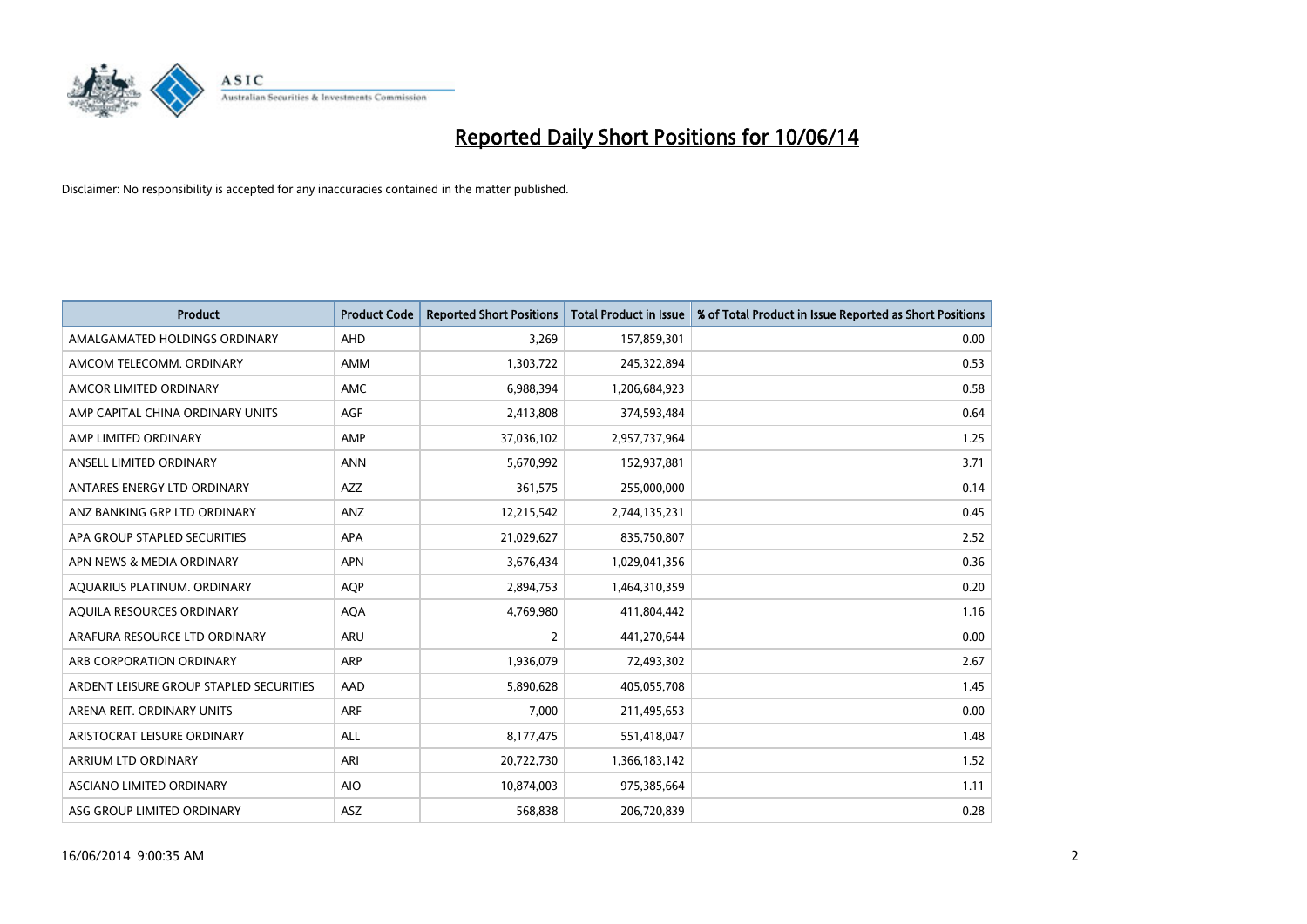

| <b>Product</b>                            | <b>Product Code</b> | <b>Reported Short Positions</b> | <b>Total Product in Issue</b> | % of Total Product in Issue Reported as Short Positions |
|-------------------------------------------|---------------------|---------------------------------|-------------------------------|---------------------------------------------------------|
| ASPEN GROUP ORD/UNITS STAPLED             | <b>APZ</b>          | 19,257                          | 119,948,774                   | 0.02                                                    |
| ASTRO JAP PROP GROUP STAPLED US PROHIBIT. | AJA                 | 30,938                          | 67,211,752                    | 0.05                                                    |
| ASX LIMITED ORDINARY                      | <b>ASX</b>          | 5,158,323                       | 193,595,162                   | 2.66                                                    |
| ATLAS IRON LIMITED ORDINARY               | AGO                 | 84,928,071                      | 915,496,158                   | 9.28                                                    |
| ATRUM COAL NL ORDINARY                    | <b>ATU</b>          | 351,622                         | 76,305,842                    | 0.46                                                    |
| AUCKLAND INTERNATION ORDINARY             | AIA                 | 3,669                           | 1,190,484,097                 | 0.00                                                    |
| AURIZON HOLDINGS LTD ORDINARY             | AZI                 | 35,452,275                      | 2,137,284,503                 | 1.66                                                    |
| <b>AURORA OIL &amp; GAS ORDINARY</b>      | <b>AUT</b>          | 520,379                         | 448,785,778                   | 0.12                                                    |
| AUSDRILL LIMITED ORDINARY                 | <b>ASL</b>          | 27,347,797                      | 312,277,224                   | 8.76                                                    |
| AUSENCO LIMITED ORDINARY                  | AAX                 | 3,789,856                       | 168,449,799                   | 2.25                                                    |
| AUSTAL LIMITED ORDINARY                   | ASB                 | 146,802                         | 346, 379, 377                 | 0.04                                                    |
| <b>AUSTBROKERS HOLDINGS ORDINARY</b>      | <b>AUB</b>          | 35,925                          | 59,955,596                    | 0.06                                                    |
| AUSTIN ENGINEERING ORDINARY               | <b>ANG</b>          | 1,151,637                       | 84,274,004                    | 1.37                                                    |
| AUSTRALAND PROPERTY STAPLED SECURITY      | <b>ALZ</b>          | 695,982                         | 578,984,528                   | 0.12                                                    |
| AUSTRALIAN AGRICULT, ORDINARY             | <b>AAC</b>          | 3,446,756                       | 532,474,721                   | 0.65                                                    |
| AUSTRALIAN EDUCATION UNITS                | <b>AEU</b>          | 794                             | 205,069,661                   | 0.00                                                    |
| AUSTRALIAN FOUNDAT. ORDINARY              | AFI                 | 100                             | 1,049,055,166                 | 0.00                                                    |
| AUSTRALIAN INFR LTD ORDINARY              | <b>AIX</b>          | 14,364                          | 620,733,944                   | 0.00                                                    |
| AUSTRALIAN PHARM, ORDINARY                | API                 | 10,736,947                      | 488,115,883                   | 2.20                                                    |
| AUTOMOTIVE HOLDINGS ORDINARY              | AHE                 | 193,789                         | 306,437,941                   | 0.06                                                    |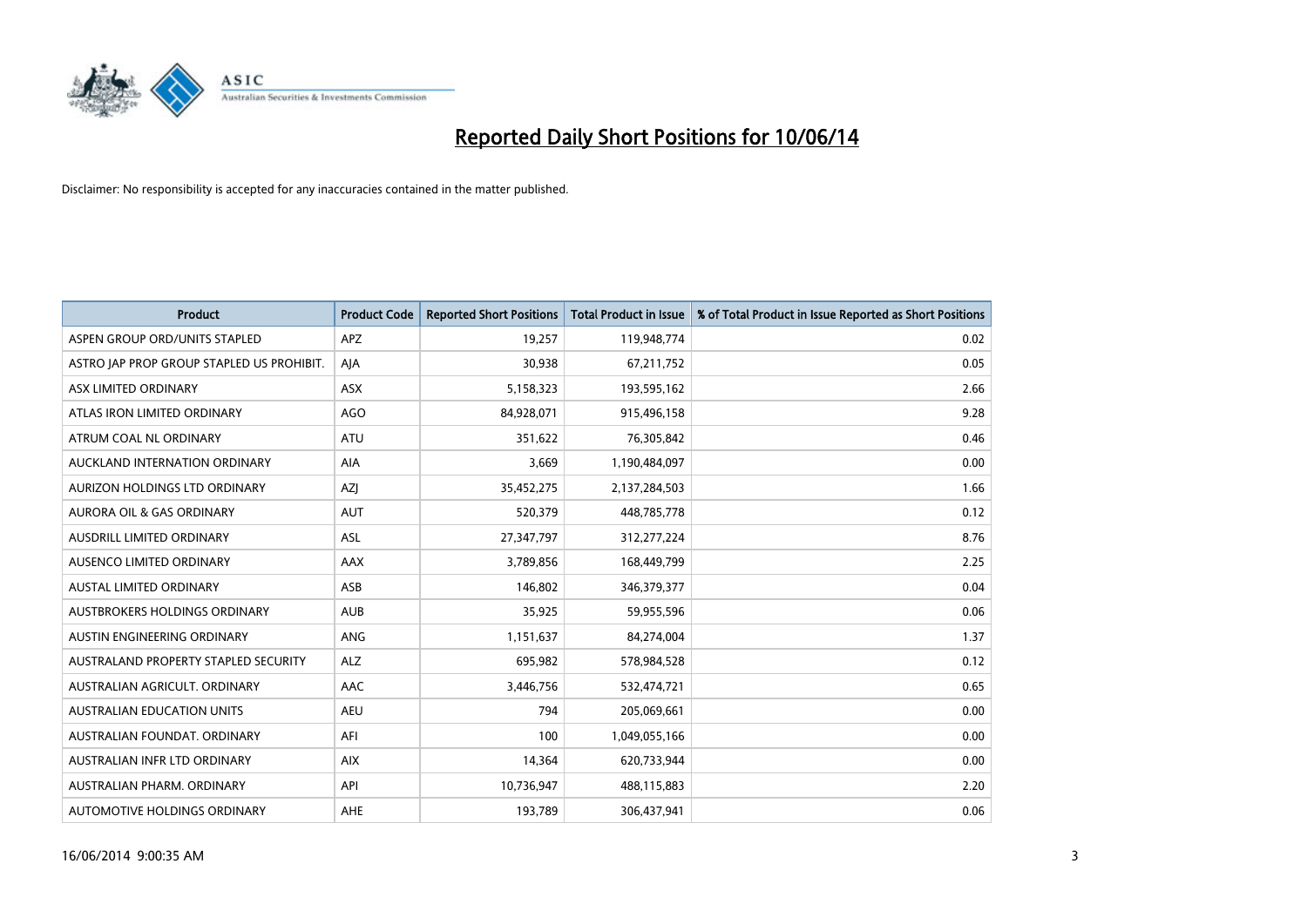

| <b>Product</b>                       | <b>Product Code</b> | <b>Reported Short Positions</b> | <b>Total Product in Issue</b> | % of Total Product in Issue Reported as Short Positions |
|--------------------------------------|---------------------|---------------------------------|-------------------------------|---------------------------------------------------------|
| AVEO GROUP STAPLED SECURITIES        | <b>AOG</b>          | 10,528,284                      | 500,111,460                   | 2.11                                                    |
| AWE LIMITED ORDINARY                 | AWE                 | 2,055,178                       | 522,696,385                   | 0.39                                                    |
| AZONTO PET LTD ORDINARY              | APY                 |                                 | 1,158,625,100                 | 0.00                                                    |
| AZUMAH RESOURCES ORDINARY            | <b>AZM</b>          |                                 | 356,189,096                   | 0.00                                                    |
| <b>BANDANNA ENERGY ORDINARY</b>      | <b>BND</b>          | 23,826,813                      | 528,481,199                   | 4.51                                                    |
| BANK OF QUEENSLAND. ORDINARY         | <b>BOQ</b>          | 1,612,318                       | 362,516,534                   | 0.44                                                    |
| <b>BANNERMAN RESOURCES ORDINARY</b>  | <b>BMN</b>          | 171.666                         | 324,938,790                   | 0.05                                                    |
| <b>BASE RES LIMITED ORDINARY</b>     | <b>BSE</b>          | 5,528,789                       | 561,840,029                   | 0.98                                                    |
| BATHURST RES LTD. ORDINARY           | <b>BRL</b>          | 6,699,540                       | 944,931,961                   | 0.71                                                    |
| <b>BC IRON LIMITED ORDINARY</b>      | <b>BCI</b>          | 3,460,334                       | 124,028,630                   | 2.79                                                    |
| BEACH ENERGY LIMITED ORDINARY        | <b>BPT</b>          | 15,985,345                      | 1,291,666,518                 | 1.24                                                    |
| BEADELL RESOURCE LTD ORDINARY        | <b>BDR</b>          | 30,818,480                      | 791,657,280                   | 3.89                                                    |
| <b>BEGA CHEESE LTD ORDINARY</b>      | <b>BGA</b>          | 715,384                         | 152,245,802                   | 0.47                                                    |
| BENDIGO AND ADELAIDE ORDINARY        | <b>BEN</b>          | 11,699,789                      | 433,908,388                   | 2.70                                                    |
| BENTHAM IMF LTD ORDINARY             | <b>IMF</b>          | 4,361,942                       | 165,370,269                   | 2.64                                                    |
| BERKELEY RESOURCES ORDINARY          | <b>BKY</b>          | 198,704                         | 180,361,323                   | 0.11                                                    |
| BETASHARES ASX RES ETF UNITS         | <b>ORE</b>          | 517,432                         | 2,922,150                     | 17.71                                                   |
| BHP BILLITON LIMITED ORDINARY        | <b>BHP</b>          | 9,932,227                       | 3,211,691,105                 | 0.31                                                    |
| <b>BIGAIR GROUP LIMITED ORDINARY</b> | <b>BGL</b>          | 43,660                          | 172,872,340                   | 0.03                                                    |
| <b>BILLABONG ORDINARY</b>            | <b>BBG</b>          | 13,631,740                      | 990.370.034                   | 1.38                                                    |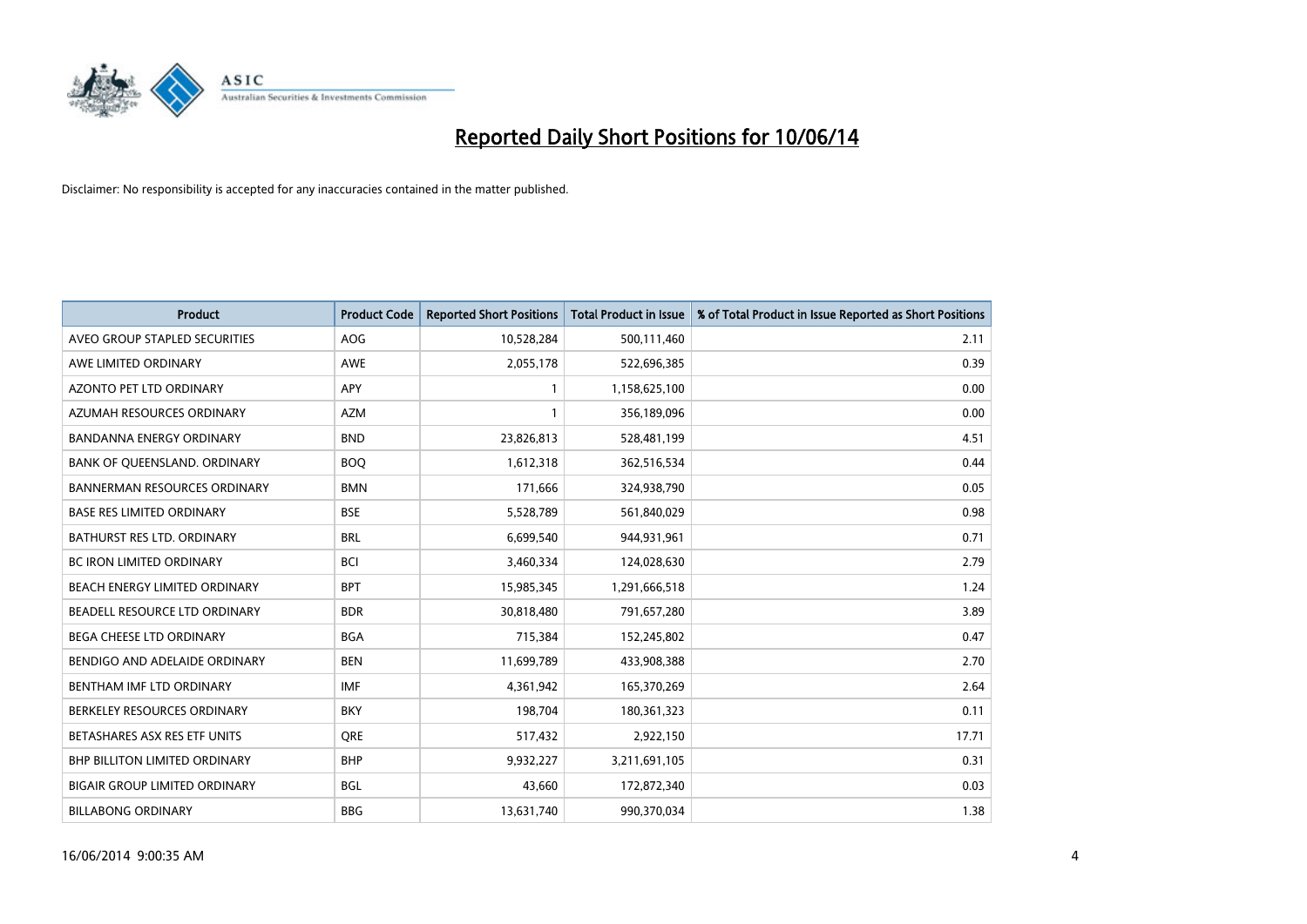

| <b>Product</b>                                | <b>Product Code</b> | <b>Reported Short Positions</b> | Total Product in Issue | % of Total Product in Issue Reported as Short Positions |
|-----------------------------------------------|---------------------|---------------------------------|------------------------|---------------------------------------------------------|
| <b>BIONOMICS LIMITED ORDINARY</b>             | <b>BNO</b>          | 97.670                          | 417,342,567            | 0.02                                                    |
| <b>BLACKMORES LIMITED ORDINARY</b>            | <b>BKL</b>          | 7,360                           | 17,113,392             | 0.04                                                    |
| <b>BLACKTHORN RESOURCES ORD US PROHIBITED</b> | <b>BTR</b>          | 231,029                         | 164,285,950            | 0.14                                                    |
| <b>BLUESCOPE STEEL LTD ORDINARY</b>           | <b>BSL</b>          | 2,261,866                       | 558,848,896            | 0.40                                                    |
| <b>BOART LONGYEAR ORDINARY</b>                | <b>BLY</b>          | 41,694,674                      | 461,163,412            | 9.04                                                    |
| BORAL LIMITED. ORDINARY                       | <b>BLD</b>          | 20,879,244                      | 782,736,249            | 2.67                                                    |
| <b>BRADKEN LIMITED ORDINARY</b>               | <b>BKN</b>          | 12,615,786                      | 171,027,249            | 7.38                                                    |
| <b>BRAMBLES LIMITED ORDINARY</b>              | <b>BXB</b>          | 1,946,948                       | 1,562,941,312          | 0.12                                                    |
| <b>BREVILLE GROUP LTD ORDINARY</b>            | <b>BRG</b>          | 2,327,889                       | 130,095,322            | 1.79                                                    |
| <b>BRICKWORKS LIMITED ORDINARY</b>            | <b>BKW</b>          | 66.044                          | 148,038,996            | 0.04                                                    |
| BROCKMAN MINING LTD ORDINARY                  | <b>BCK</b>          | 36                              | 8,381,982,131          | 0.00                                                    |
| BT INVESTMENT MNGMNT ORDINARY                 | <b>BTT</b>          | 94,536                          | 282,727,073            | 0.03                                                    |
| <b>BURSON GROUP LTD ORDINARY</b>              | <b>BAP</b>          | 32,966                          | 163,585,666            | 0.02                                                    |
| <b>BURU ENERGY ORDINARY</b>                   | <b>BRU</b>          | 17,257,014                      | 298,505,530            | 5.78                                                    |
| <b>BWP TRUST ORDINARY UNITS</b>               | <b>BWP</b>          | 8,245,710                       | 634,395,195            | 1.30                                                    |
| CABCHARGE AUSTRALIA ORDINARY                  | CAB                 | 9,327,255                       | 120,430,683            | 7.74                                                    |
| <b>CADENCE CAPITAL ORDINARY</b>               | <b>CDM</b>          | 78,791                          | 173,956,164            | 0.05                                                    |
| CALIBRE GROUP LTD ORDINARY                    | <b>CGH</b>          | 2,293                           | 333,200,148            | 0.00                                                    |
| <b>CALTEX AUSTRALIA ORDINARY</b>              | <b>CTX</b>          | 1,620,262                       | 270,000,000            | 0.60                                                    |
| CAPE LAMBERT RES LTD ORDINARY                 | <b>CFE</b>          | 496                             | 635,727,857            | 0.00                                                    |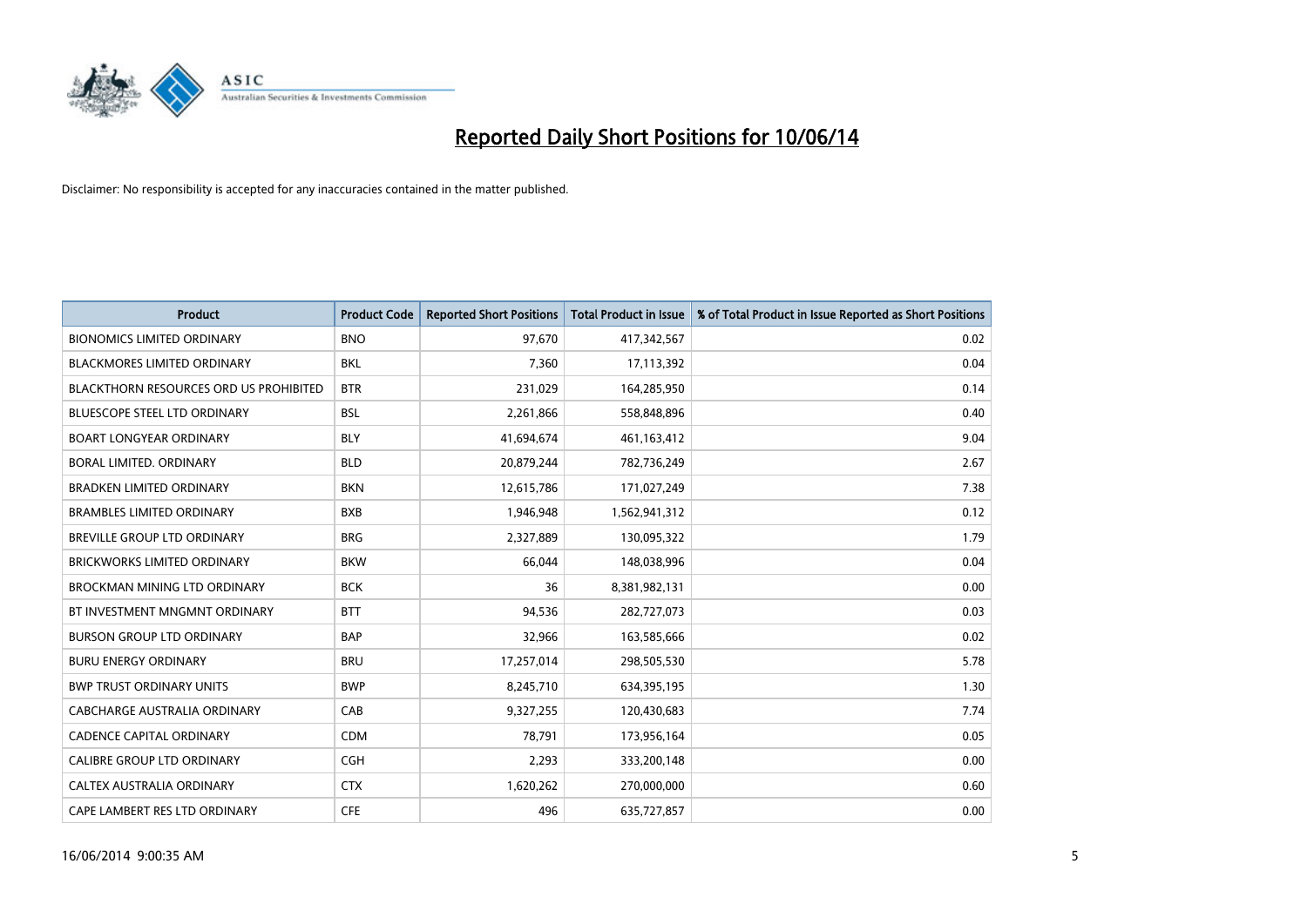

| <b>Product</b>                          | <b>Product Code</b> | <b>Reported Short Positions</b> | <b>Total Product in Issue</b> | % of Total Product in Issue Reported as Short Positions |
|-----------------------------------------|---------------------|---------------------------------|-------------------------------|---------------------------------------------------------|
| CAPITOL HEALTH ORDINARY                 | CAJ                 | 276,665                         | 431,180,115                   | 0.06                                                    |
| CARDNO LIMITED ORDINARY                 | CDD                 | 6,665,052                       | 162,627,638                   | 4.10                                                    |
| <b>CARINDALE PROPERTY UNIT</b>          | <b>CDP</b>          | 2,085                           | 70,000,000                    | 0.00                                                    |
| CARNARVON PETROLEUM ORDINARY            | <b>CVN</b>          | 212,600                         | 987,176,977                   | 0.02                                                    |
| CARSALES.COM LTD ORDINARY               | <b>CRZ</b>          | 6,551,958                       | 237,828,965                   | 2.75                                                    |
| <b>CASH CONVERTERS ORDINARY</b>         | CCV                 | 11,062,726                      | 428,886,124                   | 2.58                                                    |
| <b>CEDAR WOODS PROP. ORDINARY</b>       | <b>CWP</b>          | 135,921                         | 77,595,785                    | 0.18                                                    |
| CENTRAL PETROLEUM ORDINARY              | <b>CTP</b>          | 1,338,390                       | 348,718,957                   | 0.38                                                    |
| <b>CERAMIC FUEL CELLS ORDINARY</b>      | <b>CFU</b>          | 4,058                           | 2,478,608,474                 | 0.00                                                    |
| CFS RETAIL TRUST GRP STAPLED SECURITIES | <b>CFX</b>          | 68,934,714                      | 3,018,050,810                 | 2.28                                                    |
| CHALLENGER LIMITED ORDINARY             | <b>CGF</b>          | 1,466,391                       | 530,862,585                   | 0.28                                                    |
| CHANDLER MACLEOD LTD ORDINARY           | <b>CMG</b>          |                                 | 547,985,086                   | 0.00                                                    |
| CHARTER HALL GROUP STAPLED US PROHIBIT. | <b>CHC</b>          | 587,641                         | 347,925,558                   | 0.17                                                    |
| <b>CHARTER HALL RETAIL UNITS</b>        | <b>COR</b>          | 11,768,486                      | 369,040,750                   | 3.19                                                    |
| <b>CHORUS LIMITED ORDINARY</b>          | <b>CNU</b>          | 119,474                         | 396,369,767                   | 0.03                                                    |
| COAL OF AFRICA LTD ORDINARY             | <b>CZA</b>          | 426                             | 1,048,368,613                 | 0.00                                                    |
| COALSPUR MINES LTD ORDINARY             | <b>CPL</b>          | 3,385,459                       | 641,394,435                   | 0.53                                                    |
| COBAR CONSOLIDATED ORDINARY             | CCU                 | 100,000                         | 329,715,353                   | 0.03                                                    |
| COCA-COLA AMATIL ORDINARY               | <b>CCL</b>          | 14,554,691                      | 763,590,249                   | 1.91                                                    |
| COCHLEAR LIMITED ORDINARY               | <b>COH</b>          | 10,278,247                      | 57,062,020                    | 18.01                                                   |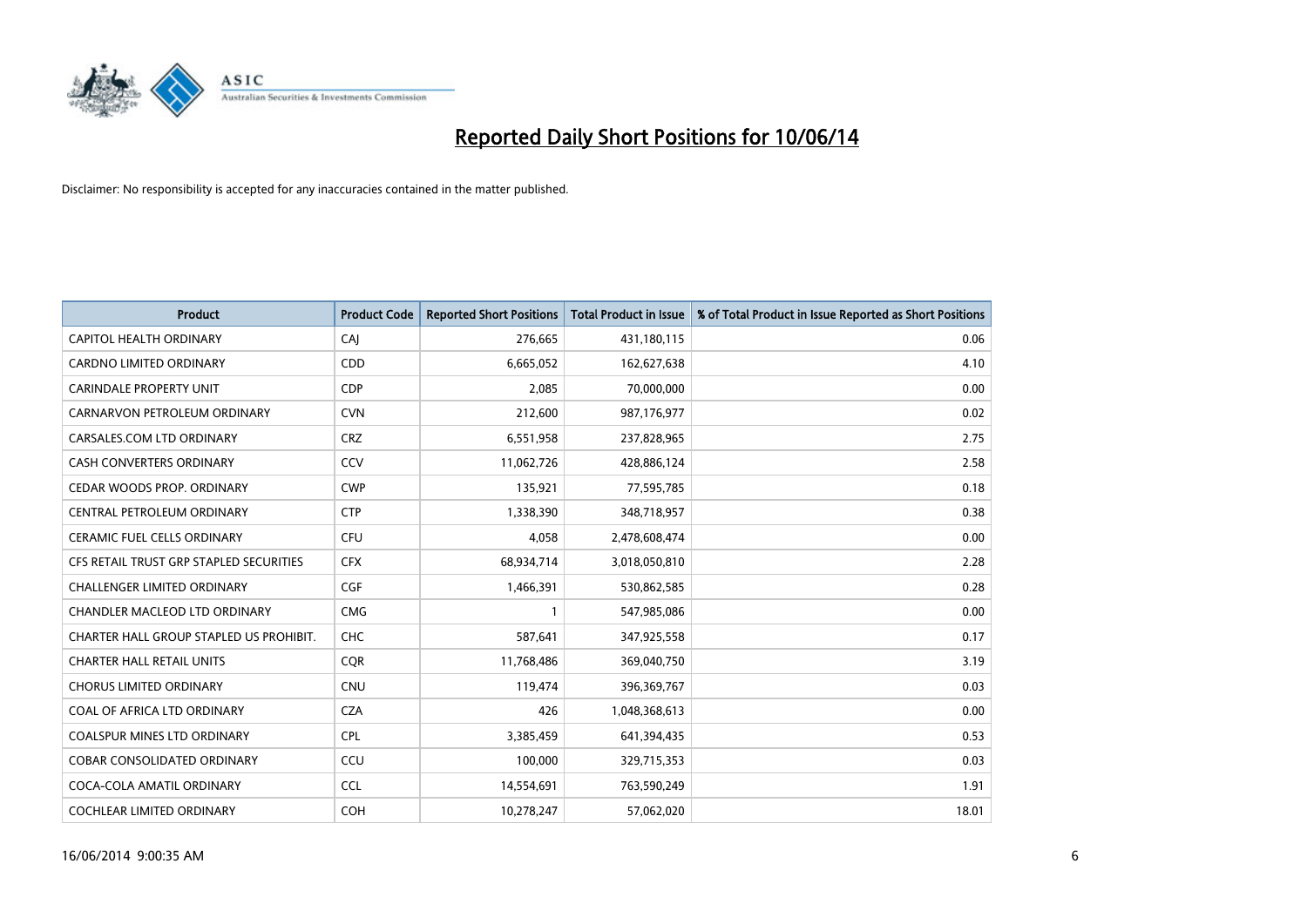

| <b>Product</b>                          | <b>Product Code</b> | <b>Reported Short Positions</b> | <b>Total Product in Issue</b> | % of Total Product in Issue Reported as Short Positions |
|-----------------------------------------|---------------------|---------------------------------|-------------------------------|---------------------------------------------------------|
| <b>COCKATOO COAL ORDINARY</b>           | <b>COK</b>          | 167,987                         | 4,560,196,928                 | 0.00                                                    |
| CODAN LIMITED ORDINARY                  | <b>CDA</b>          | 702,637                         | 176,969,924                   | 0.40                                                    |
| <b>COFFEY INTERNATIONAL ORDINARY</b>    | <b>COF</b>          | 7,994                           | 255,833,165                   | 0.00                                                    |
| <b>COKAL LTD ORDINARY</b>               | <b>CKA</b>          | 6,820                           | 471,103,926                   | 0.00                                                    |
| <b>COLLECTION HOUSE ORDINARY</b>        | <b>CLH</b>          | 2,152,068                       | 129,717,785                   | 1.66                                                    |
| <b>COLLINS FOODS LTD ORDINARY</b>       | <b>CKF</b>          | 13,803                          | 93,000,003                    | 0.01                                                    |
| COMMONWEALTH BANK. ORDINARY             | <b>CBA</b>          | 10,178,799                      | 1,621,319,194                 | 0.63                                                    |
| <b>COMPASS RESOURCES ORDINARY</b>       | <b>CMR</b>          | 7,472                           | 1,403,744,100                 | 0.00                                                    |
| COMPUTERSHARE LTD ORDINARY              | <b>CPU</b>          | 13,423,347                      | 556,203,079                   | 2.41                                                    |
| <b>COOPER ENERGY LTD ORDINARY</b>       | COE                 | 38,063                          | 329,235,509                   | 0.01                                                    |
| <b>CORP TRAVEL LIMITED ORDINARY</b>     | <b>CTD</b>          | 205,258                         | 89,890,762                    | 0.23                                                    |
| <b>COVER-MORE GRP LTD ORDINARY</b>      | <b>CVO</b>          | 1,969,917                       | 317,750,000                   | 0.62                                                    |
| CREDIT CORP GROUP ORDINARY              | <b>CCP</b>          | 316,657                         | 46,131,882                    | 0.69                                                    |
| <b>CROMWELL PROP STAPLED SECURITIES</b> | <b>CMW</b>          | 18,218,251                      | 1,727,280,850                 | 1.05                                                    |
| <b>CROWE HORWATH AUS ORDINARY</b>       | <b>CRH</b>          | 540,002                         | 273,005,429                   | 0.20                                                    |
| CROWN RESORTS LTD ORDINARY              | <b>CWN</b>          | 4,165,688                       | 728,394,185                   | 0.57                                                    |
| <b>CSG LIMITED ORDINARY</b>             | CSV                 | 230,855                         | 278,973,075                   | 0.08                                                    |
| <b>CSL LIMITED ORDINARY</b>             | <b>CSL</b>          | 890,583                         | 478,179,966                   | 0.19                                                    |
| <b>CSR LIMITED ORDINARY</b>             | <b>CSR</b>          | 14,972,270                      | 506,000,315                   | 2.96                                                    |
| <b>CUDECO LIMITED ORDINARY</b>          | CDU                 | 9,362,153                       | 234,583,408                   | 3.99                                                    |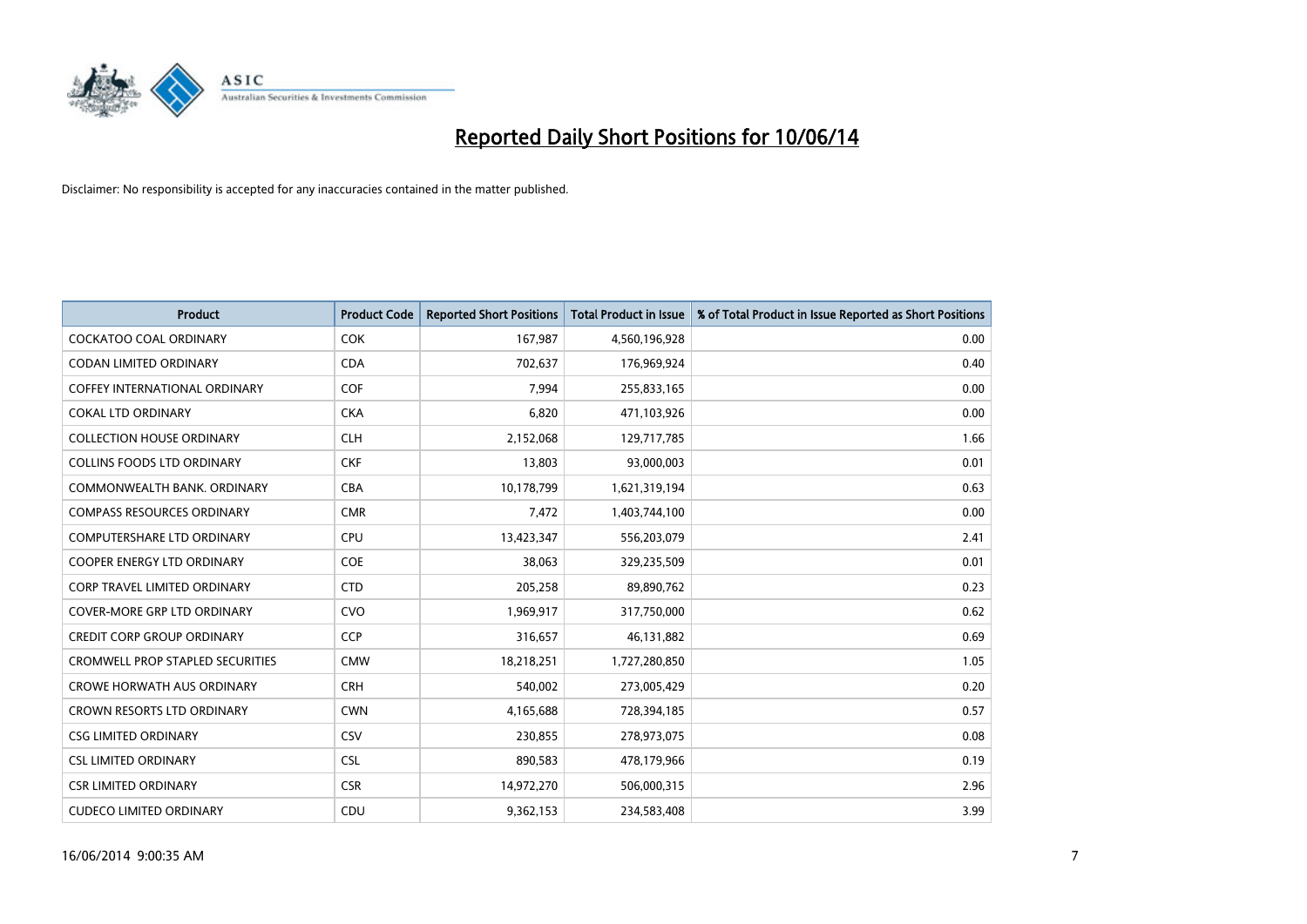

| <b>Product</b>                       | <b>Product Code</b> | <b>Reported Short Positions</b> | <b>Total Product in Issue</b> | % of Total Product in Issue Reported as Short Positions |
|--------------------------------------|---------------------|---------------------------------|-------------------------------|---------------------------------------------------------|
| DART ENERGY LTD ORDINARY             | <b>DTE</b>          | 699,101                         | 1,108,752,733                 | 0.06                                                    |
| DATA#3 LIMITED ORDINARY              | <b>DTL</b>          | 304,883                         | 153,974,950                   | 0.20                                                    |
| DAVID JONES LIMITED ORDINARY         | <b>DJS</b>          | 11,850,684                      | 537,137,845                   | 2.21                                                    |
| <b>DECMIL GROUP LIMITED ORDINARY</b> | <b>DCG</b>          | 1,138,909                       | 168,657,794                   | 0.68                                                    |
| DEEP YELLOW LIMITED ORDINARY         | <b>DYL</b>          | 840                             | 1,617,041,367                 | 0.00                                                    |
| DEXUS PROPERTY GROUP STAPLED UNITS   | <b>DXS</b>          | 17,337,362                      | 5,433,110,810                 | 0.32                                                    |
| DICK SMITH HLDGS ORDINARY            | <b>DSH</b>          | 16,025,982                      | 236,511,364                   | 6.78                                                    |
| DISCOVERY METALS LTD ORDINARY        | <b>DML</b>          | 1,312,735                       | 644,039,581                   | 0.20                                                    |
| DOMINO PIZZA ENTERPR ORDINARY        | <b>DMP</b>          | 2,131,375                       | 85,915,713                    | 2.48                                                    |
| DONACO INTERNATIONAL ORDINARY        | <b>DNA</b>          | 3,834,792                       | 460,178,463                   | 0.83                                                    |
| DOWNER EDI LIMITED ORDINARY          | <b>DOW</b>          | 16,183,950                      | 435,399,975                   | 3.72                                                    |
| DRAGON MINING LTD ORDINARY           | <b>DRA</b>          | 147                             | 88,840,613                    | 0.00                                                    |
| DRILLSEARCH ENERGY ORDINARY          | <b>DLS</b>          | 23,855,341                      | 432,965,895                   | 5.51                                                    |
| DUET GROUP STAPLED US PROHIBIT.      | <b>DUE</b>          | 6,606,905                       | 1,317,809,323                 | 0.50                                                    |
| DULUXGROUP LIMITED ORDINARY          | <b>DLX</b>          | 1,023,476                       | 381,093,950                   | 0.27                                                    |
| <b>DWS LTD ORDINARY</b>              | <b>DWS</b>          | 6,450                           | 132,362,763                   | 0.00                                                    |
| ECHO ENTERTAINMENT ORDINARY          | EGP                 | 10,914,007                      | 825,672,730                   | 1.32                                                    |
| <b>ELDERS LIMITED ORDINARY</b>       | <b>ELD</b>          | 19,825,545                      | 455,013,329                   | 4.36                                                    |
| ELEMENTAL MINERALS ORDINARY          | <b>ELM</b>          | 154,952                         | 305,063,391                   | 0.05                                                    |
| <b>EMECO HOLDINGS ORDINARY</b>       | <b>EHL</b>          | 11,621,013                      | 599,675,707                   | 1.94                                                    |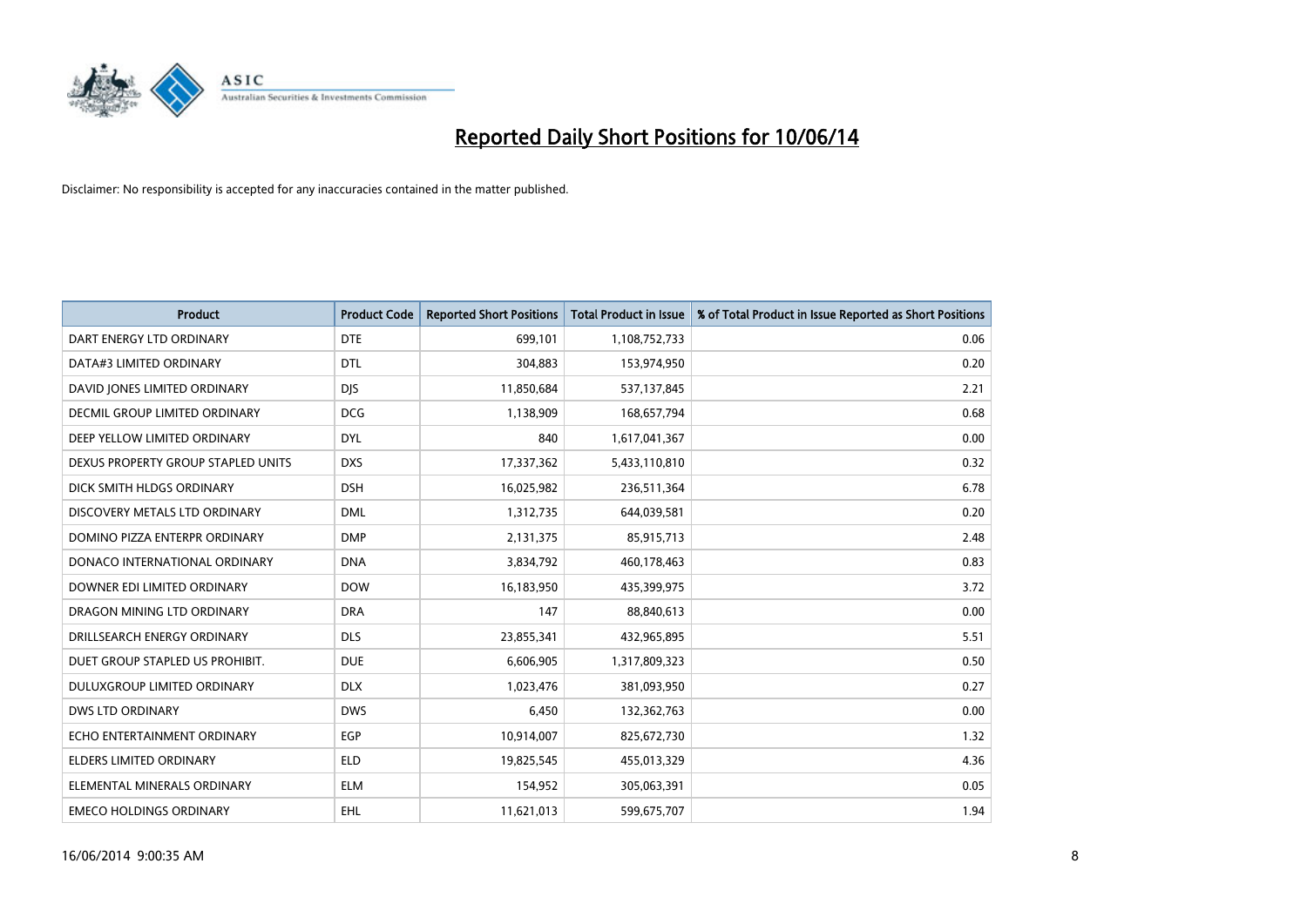

| <b>Product</b>                         | <b>Product Code</b> | <b>Reported Short Positions</b> | <b>Total Product in Issue</b> | % of Total Product in Issue Reported as Short Positions |
|----------------------------------------|---------------------|---------------------------------|-------------------------------|---------------------------------------------------------|
| <b>ENDEAVOUR MIN CORP CDI 1:1</b>      | <b>EVR</b>          | 35,509                          | 58,567,618                    | 0.06                                                    |
| ENERGY RESOURCES ORDINARY 'A'          | <b>ERA</b>          | 10,158,917                      | 517,725,062                   | 1.96                                                    |
| ENERGY WORLD CORPOR, ORDINARY          | <b>EWC</b>          | 43,379,350                      | 1,734,166,672                 | 2.50                                                    |
| ENVESTRA LIMITED ORDINARY              | <b>ENV</b>          | 2,994,586                       | 1,796,808,474                 | 0.17                                                    |
| EOUATORIAL RES LTD ORDINARY            | EQX                 | 946                             | 122,185,353                   | 0.00                                                    |
| ERM POWER LIMITED ORDINARY             | EPW                 | 600,021                         | 239,269,727                   | 0.25                                                    |
| ETHANE PIPELINE STAPLED SECURITIES     | <b>EPX</b>          | 4,168                           | 69,302,275                    | 0.01                                                    |
| EVOLUTION MINING LTD ORDINARY          | <b>EVN</b>          | 32,031,592                      | 709,989,453                   | 4.51                                                    |
| FAIRFAX MEDIA LTD ORDINARY             | <b>FXI</b>          | 75,281,652                      | 2,351,955,725                 | 3.20                                                    |
| <b>FANTASTIC HOLDINGS ORDINARY</b>     | <b>FAN</b>          | 18,791                          | 103,068,398                   | 0.02                                                    |
| FAR LTD ORDINARY                       | <b>FAR</b>          | 2,693,260                       | 2,499,846,742                 | 0.11                                                    |
| FEDERATION CNTRES ORD/UNIT STAPLED SEC | <b>FDC</b>          | 5,693,572                       | 1,427,641,565                 | 0.40                                                    |
| FINBAR GROUP LIMITED ORDINARY          | <b>FRI</b>          | 7,001                           | 227,018,204                   | 0.00                                                    |
| FISHER & PAYKEL H. ORDINARY            | <b>FPH</b>          | 4,970                           | 551,519,783                   | 0.00                                                    |
| FLEETWOOD CORP ORDINARY                | <b>FWD</b>          | 2,115,402                       | 60,581,211                    | 3.49                                                    |
| FLETCHER BUILDING ORDINARY             | <b>FBU</b>          | 1,645,143                       | 687,854,788                   | 0.24                                                    |
| <b>FLEXIGROUP LIMITED ORDINARY</b>     | <b>FXL</b>          | 1,973,387                       | 304,096,060                   | 0.65                                                    |
| FLIGHT CENTRE TRAVEL ORDINARY          | <b>FLT</b>          | 6,504,925                       | 100,566,954                   | 6.47                                                    |
| FLINDERS MINES LTD ORDINARY            | <b>FMS</b>          | 18,847,712                      | 2,400,995,602                 | 0.78                                                    |
| FONTERRA SHARE FUND ORDINARY UNITS     | FSF                 | 8                               | 105,899,349                   | 0.00                                                    |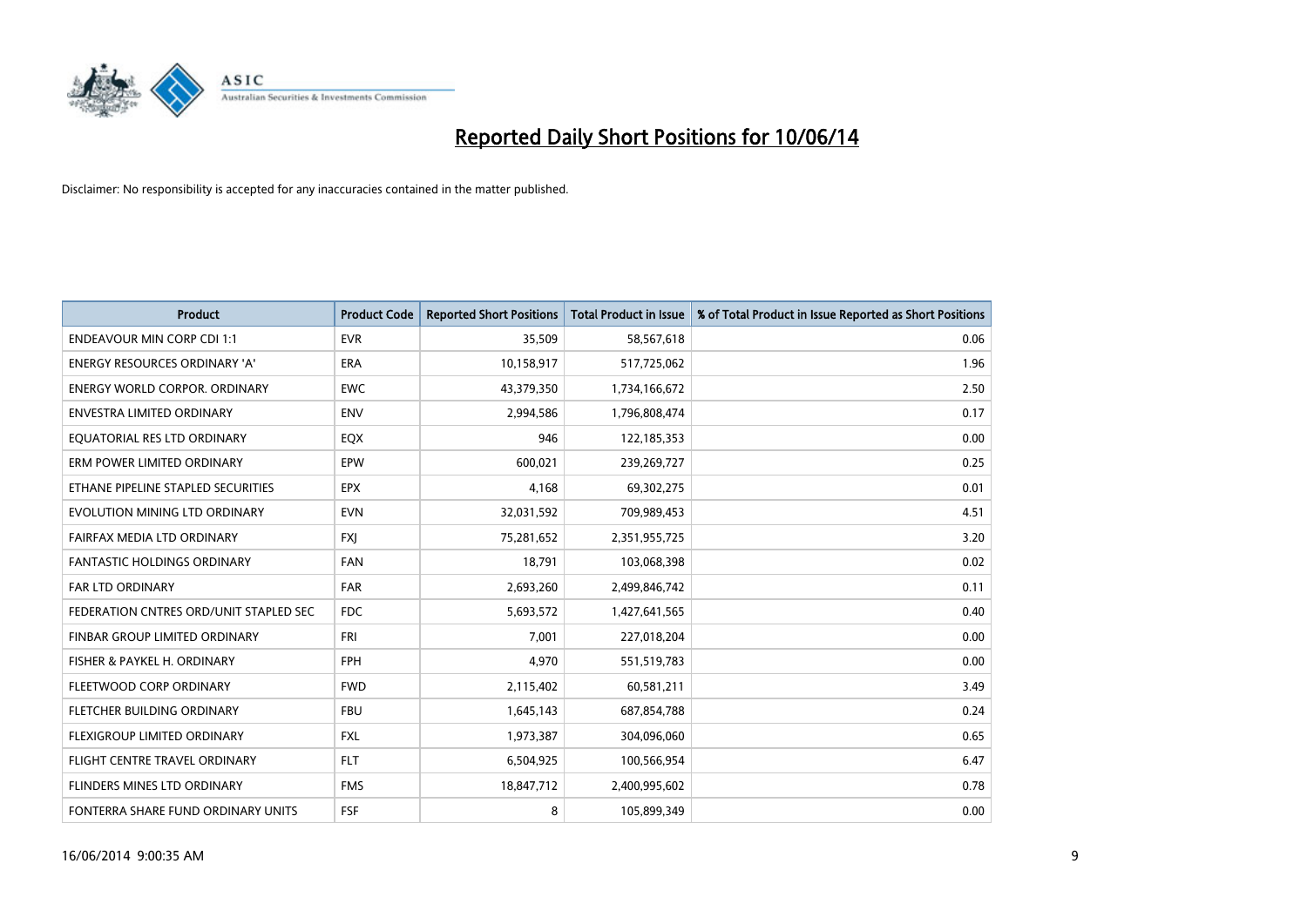

| <b>Product</b>                               | <b>Product Code</b> | <b>Reported Short Positions</b> | <b>Total Product in Issue</b> | % of Total Product in Issue Reported as Short Positions |
|----------------------------------------------|---------------------|---------------------------------|-------------------------------|---------------------------------------------------------|
| <b>FORGE GROUP LIMITED ORDINARY</b>          | FGE                 | 2,058,938                       | 86,169,014                    | 2.39                                                    |
| FORTESCUE METALS GRP ORDINARY                | <b>FMG</b>          | 175,331,833                     | 3,113,798,151                 | 5.63                                                    |
| FREEDOM FOOD LTD ORDINARY                    | <b>FNP</b>          | 13,870                          | 150,645,371                   | 0.01                                                    |
| <b>G.U.D. HOLDINGS ORDINARY</b>              | GUD                 | 2,963,405                       | 70,939,492                    | 4.18                                                    |
| <b>G8 EDUCATION LIMITED ORDINARY</b>         | <b>GEM</b>          | 8,758,485                       | 330,941,088                   | 2.65                                                    |
| <b>GALAXY RESOURCES ORDINARY</b>             | <b>GXY</b>          | 376,014                         | 1,027,077,829                 | 0.04                                                    |
| <b>GALILEO JAPAN TRUST UNIT</b>              | GIT                 | 3,005                           | 106,444,665                   | 0.00                                                    |
| <b>GDI PROPERTY GRP STAPLED SECURITIES</b>   | <b>GDI</b>          | 86,422                          | 567,575,025                   | 0.02                                                    |
| <b>GENETIC TECHNOLOGIES ORDINARY</b>         | <b>GTG</b>          | 1,379,430                       | 590,948,752                   | 0.23                                                    |
| <b>GENWORTH MORTGAGE ORDINARY</b>            | <b>GMA</b>          | 271,000                         | 650,000,000                   | 0.04                                                    |
| <b>GEODYNAMICS LIMITED ORDINARY</b>          | GDY                 | 819                             | 435,880,130                   | 0.00                                                    |
| <b>GINDALBIE METALS LTD ORDINARY</b>         | <b>GBG</b>          | 36,982,745                      | 1,493,660,842                 | 2.48                                                    |
| <b>GOODMAN FIELDER. ORDINARY</b>             | <b>GFF</b>          | 12,454,228                      | 1,955,559,207                 | 0.64                                                    |
| <b>GOODMAN GROUP STAPLED</b>                 | <b>GMG</b>          | 5,995,622                       | 1,727,685,976                 | 0.35                                                    |
| <b>GPT GROUP STAPLED SEC.</b>                | <b>GPT</b>          | 5,307,401                       | 1,685,460,955                 | 0.31                                                    |
| <b>GRAINCORP LIMITED A CLASS ORDINARY</b>    | <b>GNC</b>          | 9,222,294                       | 228,855,628                   | 4.03                                                    |
| <b>GRANGE RESOURCES. ORDINARY</b>            | GRR                 | 6,042,602                       | 1,157,097,869                 | 0.52                                                    |
| <b>GREENCROSS LIMITED ORDINARY</b>           | GXL                 | 19,968                          | 90,893,174                    | 0.02                                                    |
| <b>GREENLAND MIN EN LTD ORDINARY</b>         | GGG                 | 4,140,653                       | 576,452,827                   | 0.72                                                    |
| <b>GROWTHPOINT PROPERTY RIGHTS 16-JUN-14</b> | GOZRA               | 7,563                           | 52,100,000                    | 0.01                                                    |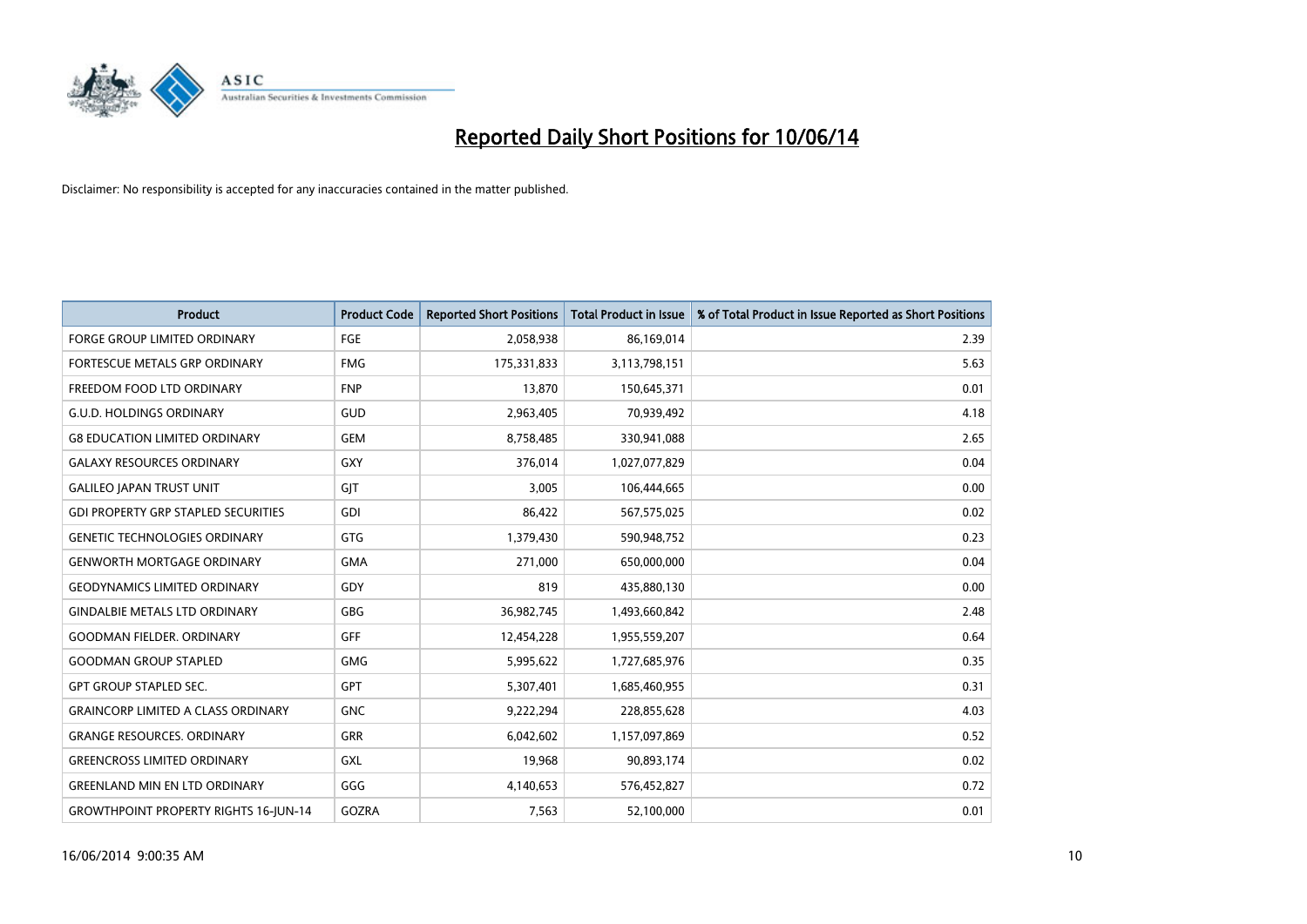

| <b>Product</b>                       | <b>Product Code</b> | <b>Reported Short Positions</b> | <b>Total Product in Issue</b> | % of Total Product in Issue Reported as Short Positions |
|--------------------------------------|---------------------|---------------------------------|-------------------------------|---------------------------------------------------------|
| <b>GRYPHON MINERALS LTD ORDINARY</b> | GRY                 | 4,153,333                       | 401,011,505                   | 1.04                                                    |
| <b>GUILDFORD COAL LTD ORDINARY</b>   | <b>GUF</b>          | 47,891                          | 761,857,020                   | 0.01                                                    |
| <b>GUINNESS PEAT GROUP. CDI 1:1</b>  | <b>GPG</b>          | 1,925                           | 171,244,089                   | 0.00                                                    |
| <b>GWA GROUP LTD ORDINARY</b>        | <b>GWA</b>          | 14,434,288                      | 306,533,770                   | 4.71                                                    |
| HANSEN TECHNOLOGIES ORDINARY         | <b>HSN</b>          | 78                              | 161,209,642                   | 0.00                                                    |
| <b>HARVEY NORMAN ORDINARY</b>        | <b>HVN</b>          | 60,690,637                      | 1,062,316,784                 | 5.71                                                    |
| <b>HENDERSON GROUP CDI 1:1</b>       | <b>HGG</b>          | 1,950,900                       | 667,097,807                   | 0.29                                                    |
| HFA HOLDINGS LIMITED ORDINARY        | <b>HFA</b>          | 3,809                           | 118,738,157                   | 0.00                                                    |
| HIGHLANDS PACIFIC ORDINARY           | <b>HIG</b>          | 3,153                           | 854,261,346                   | 0.00                                                    |
| HILLGROVE RES LTD ORDINARY           | <b>HGO</b>          | 684,270                         | 1,180,889,221                 | 0.06                                                    |
| HORIZON OIL LIMITED ORDINARY         | <b>HZN</b>          | 68,296,805                      | 1,301,981,265                 | 5.25                                                    |
| <b>HOTEL PROPERTY STAPLED</b>        | <b>HPI</b>          | 49,732                          | 132,870,000                   | 0.04                                                    |
| <b>IBUY GROUP LTD ORDINARY</b>       | <b>IBY</b>          | 2,614,056                       | 425,843,536                   | 0.61                                                    |
| <b>ICAR ASIA LTD ORDINARY</b>        | ICO                 | 31,103                          | 121,889,834                   | 0.03                                                    |
| <b>ICON ENERGY LIMITED ORDINARY</b>  | <b>ICN</b>          | 27,075                          | 615,774,351                   | 0.00                                                    |
| <b>IINET LIMITED ORDINARY</b>        | <b>IIN</b>          | 4,002,446                       | 161,238,847                   | 2.48                                                    |
| <b>ILUKA RESOURCES ORDINARY</b>      | ILU                 | 40,442,648                      | 418,700,517                   | 9.66                                                    |
| <b>IMDEX LIMITED ORDINARY</b>        | <b>IMD</b>          | 4,194,307                       | 212,110,368                   | 1.98                                                    |
| <b>INCITEC PIVOT ORDINARY</b>        | IPL                 | 23,552,707                      | 1,644,919,097                 | 1.43                                                    |
| <b>INDEPENDENCE GROUP ORDINARY</b>   | <b>IGO</b>          | 348.414                         | 233,323,905                   | 0.15                                                    |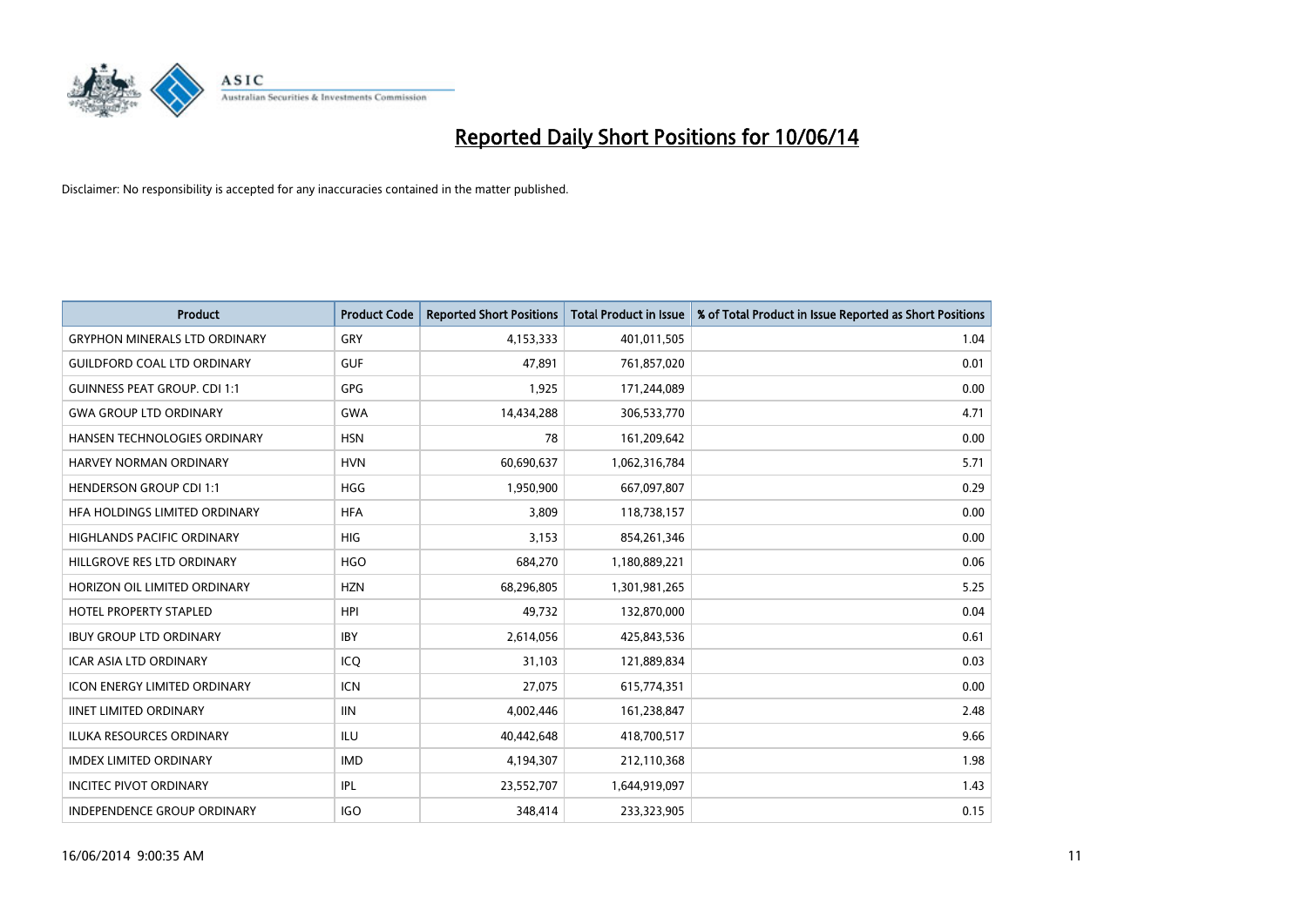

| <b>Product</b>                                  | <b>Product Code</b> | <b>Reported Short Positions</b> | <b>Total Product in Issue</b> | % of Total Product in Issue Reported as Short Positions |
|-------------------------------------------------|---------------------|---------------------------------|-------------------------------|---------------------------------------------------------|
| <b>INDOCHINE MINING LTD ORDINARY</b>            | <b>IDC</b>          | 18,008                          | 1,003,497,126                 | 0.00                                                    |
| INDOPHIL RESOURCES ORDINARY                     | <b>IRN</b>          | 108,361                         | 1,203,146,194                 | 0.01                                                    |
| <b>INDUSTRIA REIT STAPLED</b>                   | <b>IDR</b>          | 76,334                          | 125,000,001                   | 0.06                                                    |
| INFIGEN ENERGY STAPLED SECURITIES               | <b>IFN</b>          | 2,911,935                       | 764,993,434                   | 0.38                                                    |
| <b>INGENIA GROUP STAPLED SECURITIES</b>         | <b>INA</b>          | 1,639,909                       | 676,240,232                   | 0.24                                                    |
| <b>INSURANCE AUSTRALIA ORDINARY</b>             | IAG                 | 20,777,815                      | 2,341,618,048                 | 0.89                                                    |
| <b>INTREPID MINES ORDINARY</b>                  | <b>IAU</b>          | 5,083,010                       | 557,162,848                   | 0.91                                                    |
| <b>INVESTA OFFICE FUND STAPLED SECURITIES</b>   | IOF                 | 179,110                         | 614,047,458                   | 0.03                                                    |
| <b>INVOCARE LIMITED ORDINARY</b>                | <b>IVC</b>          | 4,345,171                       | 110,030,298                   | 3.95                                                    |
| <b>IOOF HOLDINGS LTD ORDINARY</b>               | IFL                 | 2,247,154                       | 232,118,034                   | 0.97                                                    |
| <b>IPROPERTY GROUP LTD ORDINARY</b>             | <b>IPP</b>          | 1,881,879                       | 181,579,840                   | 1.04                                                    |
| <b>IRESS LIMITED ORDINARY</b>                   | <b>IRE</b>          | 3,408,574                       | 158,585,126                   | 2.15                                                    |
| <b>IRON ORE HOLDINGS ORDINARY</b>               | <b>IOH</b>          | 26,197                          | 161,174,005                   | 0.02                                                    |
| <b>ISELECT LTD ORDINARY</b>                     | <b>ISU</b>          | 345,553                         | 260,889,894                   | 0.13                                                    |
| <b>JAMES HARDIE INDUST CHESS DEPOSITARY INT</b> | <b>IHX</b>          | 3,375,608                       | 445,313,302                   | 0.76                                                    |
| <b>JAPARA HEALTHCARE LT ORDINARY</b>            | <b>IHC</b>          | 10,047,636                      | 262,500,000                   | 3.83                                                    |
| <b>JB HI-FI LIMITED ORDINARY</b>                | <b>IBH</b>          | 11,017,648                      | 100,385,400                   | 10.98                                                   |
| <b>KAGARA LTD ORDINARY</b>                      | <b>KZL</b>          | 4,528,202                       | 798,953,117                   | 0.57                                                    |
| KAROON GAS AUSTRALIA ORDINARY                   | <b>KAR</b>          | 13,164,904                      | 255,841,581                   | 5.15                                                    |
| KATHMANDU HOLD LTD ORDINARY                     | <b>KMD</b>          | 1,178,045                       | 200.633.469                   | 0.59                                                    |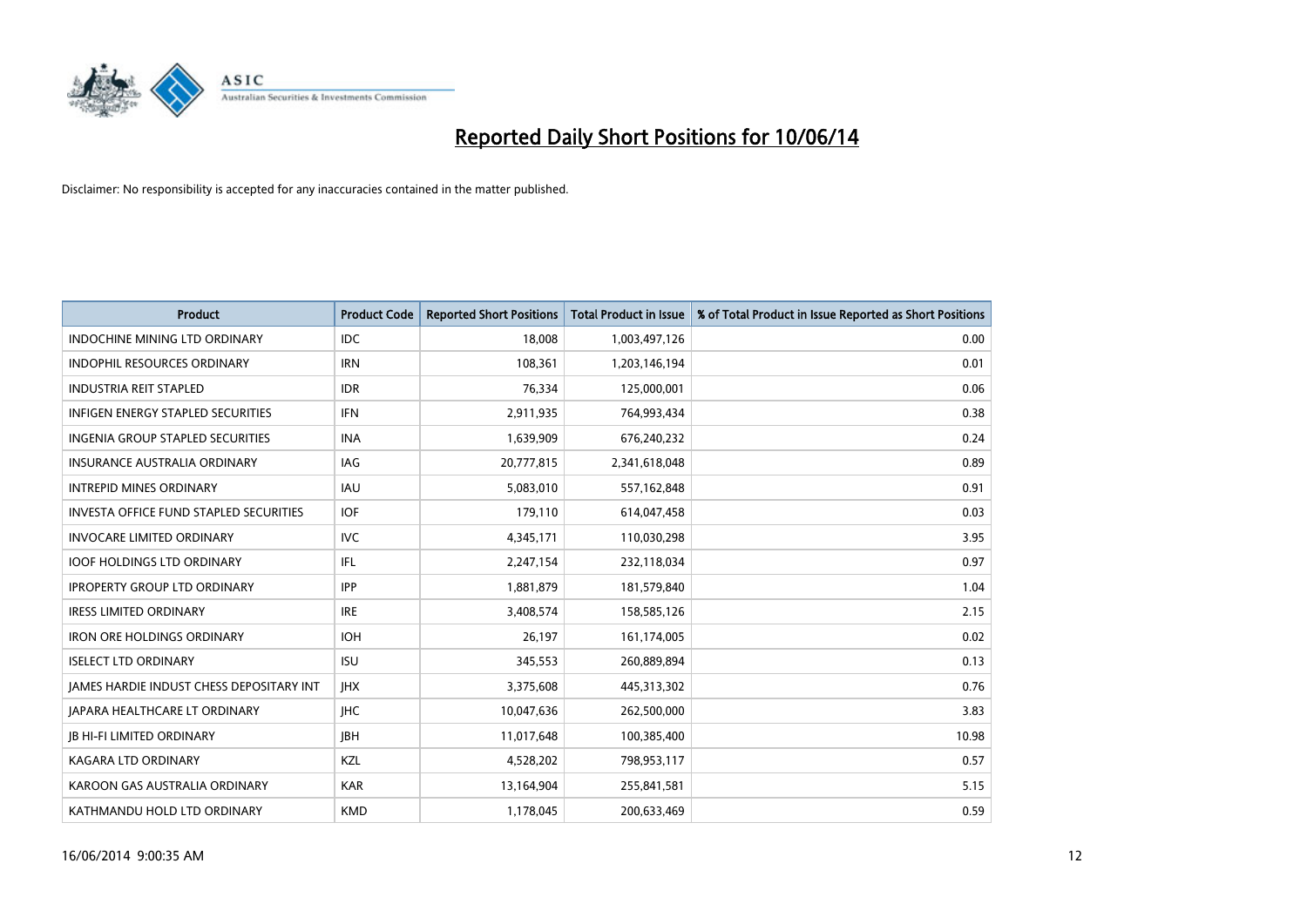

| <b>Product</b>                        | <b>Product Code</b> | <b>Reported Short Positions</b> | Total Product in Issue | % of Total Product in Issue Reported as Short Positions |
|---------------------------------------|---------------------|---------------------------------|------------------------|---------------------------------------------------------|
| <b>KBL MINING LIMITED ORDINARY</b>    | KBL                 | 1.820                           | 393,535,629            | 0.00                                                    |
| KINGSGATE CONSOLID. ORDINARY          | <b>KCN</b>          | 4,805,925                       | 223,584,937            | 2.15                                                    |
| KINGSROSE MINING LTD ORDINARY         | <b>KRM</b>          | 370,522                         | 358,611,493            | 0.10                                                    |
| LEIGHTON HOLDINGS ORDINARY            | LEI                 | 7,965,919                       | 338,503,563            | 2.35                                                    |
| LEND LEASE GROUP UNIT/ORD STAPLED     | <b>LLC</b>          | 6,564,151                       | 577,475,833            | 1.14                                                    |
| LIQUEFIED NATURAL ORDINARY            | <b>LNG</b>          | 946,691                         | 387,356,269            | 0.24                                                    |
| LYCOPODIUM LIMITED ORDINARY           | <b>LYL</b>          |                                 | 38,965,103             | 0.00                                                    |
| LYNAS CORPORATION ORDINARY            | <b>LYC</b>          | 115,973,246                     | 2,333,661,566          | 4.97                                                    |
| M2 GRP LTD ORDINARY                   | <b>MTU</b>          | 17,017,385                      | 180,431,516            | 9.43                                                    |
| <b>MACA LIMITED ORDINARY</b>          | <b>MLD</b>          | 123,898                         | 202,676,373            | 0.06                                                    |
| <b>MACMAHON HOLDINGS ORDINARY</b>     | <b>MAH</b>          | 123,519                         | 1,261,699,966          | 0.01                                                    |
| MACQ ATLAS ROADS GRP ORDINARY STAPLED | <b>MQA</b>          | 4,059,852                       | 487,230,540            | 0.83                                                    |
| MACQUARIE GROUP LTD ORDINARY          | <b>MQG</b>          | 1,392,192                       | 321,131,108            | 0.43                                                    |
| MAGELLAN FIN GRP LTD ORDINARY         | <b>MFG</b>          | 2,635,458                       | 158,842,157            | 1.66                                                    |
| <b>MATRIX C &amp; E LTD ORDINARY</b>  | <b>MCE</b>          | 2,765,158                       | 94,555,428             | 2.92                                                    |
| MAVERICK DRILLING ORDINARY            | <b>MAD</b>          | 5,521,481                       | 533,885,763            | 1.03                                                    |
| <b>MAXITRANS INDUSTRIES ORDINARY</b>  | <b>MXI</b>          | 443,153                         | 185,075,653            | 0.24                                                    |
| MAYNE PHARMA LTD ORDINARY             | <b>MYX</b>          | 609,547                         | 586,651,477            | 0.10                                                    |
| MCALEESE LTD ORDINARY                 | <b>MCS</b>          | 3,244                           | 287,365,502            | 0.00                                                    |
| MCMILLAN SHAKESPEARE ORDINARY         | <b>MMS</b>          | 244.431                         | 74,523,965             | 0.33                                                    |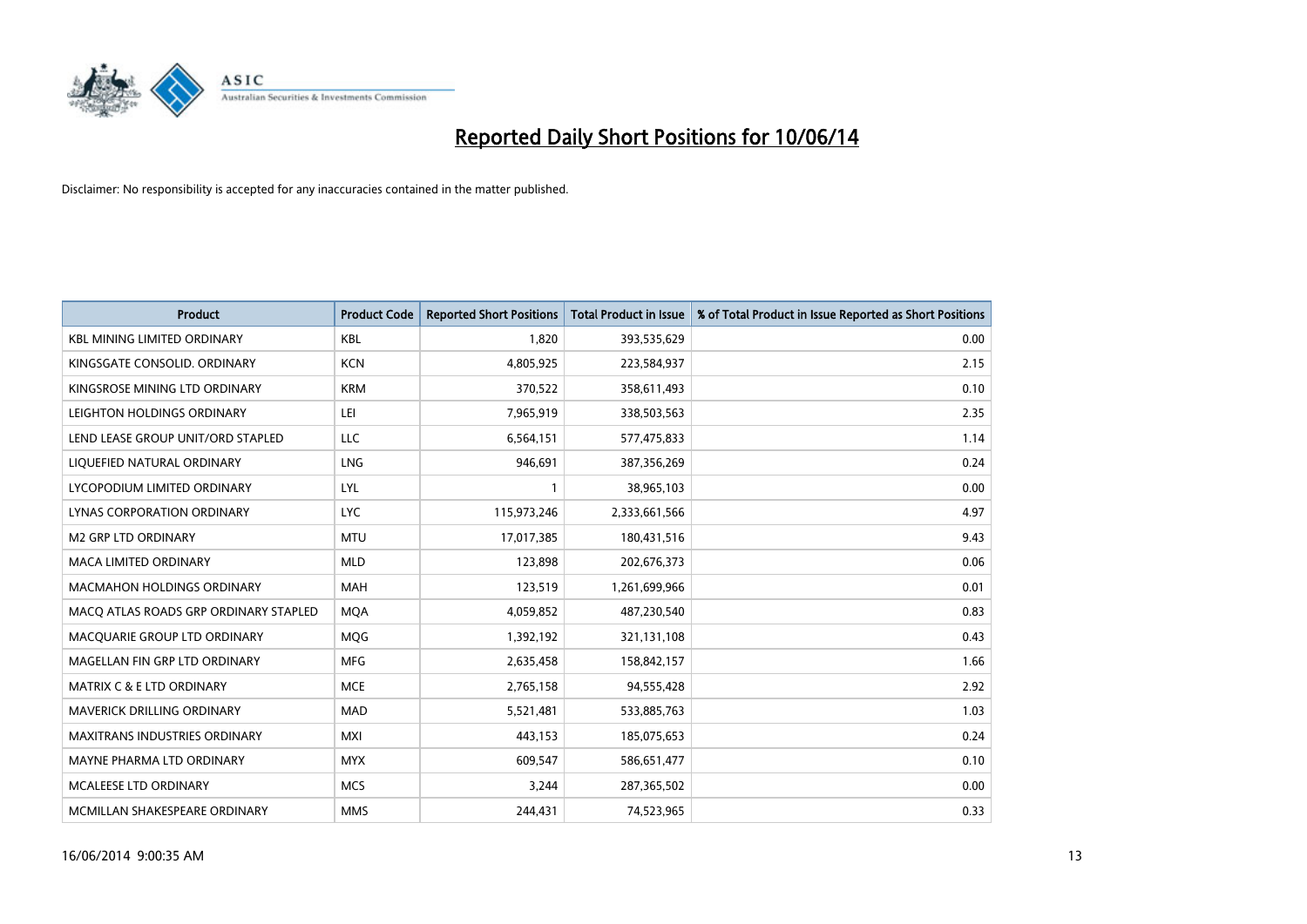

| <b>Product</b>                     | <b>Product Code</b> | <b>Reported Short Positions</b> | <b>Total Product in Issue</b> | % of Total Product in Issue Reported as Short Positions |
|------------------------------------|---------------------|---------------------------------|-------------------------------|---------------------------------------------------------|
| <b>MCPHERSON'S LTD ORDINARY</b>    | <b>MCP</b>          | 134,610                         | 95,434,645                    | 0.14                                                    |
| MEDUSA MINING LTD ORDINARY         | <b>MML</b>          | 6,140,066                       | 207,794,301                   | 2.95                                                    |
| MELBOURNE IT LIMITED ORDINARY      | <b>MLB</b>          | $\overline{2}$                  | 92,944,392                    | 0.00                                                    |
| <b>MERMAID MARINE ORDINARY</b>     | <b>MRM</b>          | 5,564,893                       | 366,766,098                   | 1.52                                                    |
| MESOBLAST LIMITED ORDINARY         | <b>MSB</b>          | 20,218,575                      | 321,616,694                   | 6.29                                                    |
| METALS X LIMITED ORDINARY          | <b>MLX</b>          | 1,223,474                       | 1,655,386,110                 | 0.07                                                    |
| METCASH LIMITED ORDINARY           | <b>MTS</b>          | 95,507,062                      | 888,338,048                   | 10.75                                                   |
| METMINCO LIMITED ORDINARY          | <b>MNC</b>          | 142,147                         | 1,749,543,023                 | 0.01                                                    |
| <b>MIGHTY RIVER POWER ORDINARY</b> | <b>MYT</b>          | 3,674,412                       | 1,400,012,517                 | 0.26                                                    |
| MINCOR RESOURCES NL ORDINARY       | <b>MCR</b>          | 36,129                          | 188,208,274                   | 0.02                                                    |
| MINERAL DEPOSITS ORDINARY          | <b>MDL</b>          | 784,794                         | 103,538,786                   | 0.76                                                    |
| MINERAL RESOURCES, ORDINARY        | <b>MIN</b>          | 9,924,017                       | 186,556,246                   | 5.32                                                    |
| MINT WIRELESS ORDINARY             | <b>MNW</b>          | 1,232,786                       | 450,872,395                   | 0.27                                                    |
| MIRABELA NICKEL LTD ORDINARY       | <b>MBN</b>          | 18,455,648                      | 876,801,147                   | 2.10                                                    |
| MIRVAC GROUP STAPLED SECURITIES    | <b>MGR</b>          | 6,514,270                       | 3,692,279,772                 | 0.18                                                    |
| MOLOPO ENERGY LTD ORDINARY         | <b>MPO</b>          | 242,623                         | 248,520,949                   | 0.10                                                    |
| MONADELPHOUS GROUP ORDINARY        | <b>MND</b>          | 12,393,564                      | 92,679,570                    | 13.37                                                   |
| MORTGAGE CHOICE LTD ORDINARY       | <b>MOC</b>          | 35,022                          | 123,780,387                   | 0.03                                                    |
| <b>MOUNT GIBSON IRON ORDINARY</b>  | <b>MGX</b>          | 12,242,982                      | 1,090,584,232                 | 1.12                                                    |
| MULTIPLEX SITES SITES              | <b>MXUPA</b>        | 1,725                           | 4,500,000                     | 0.04                                                    |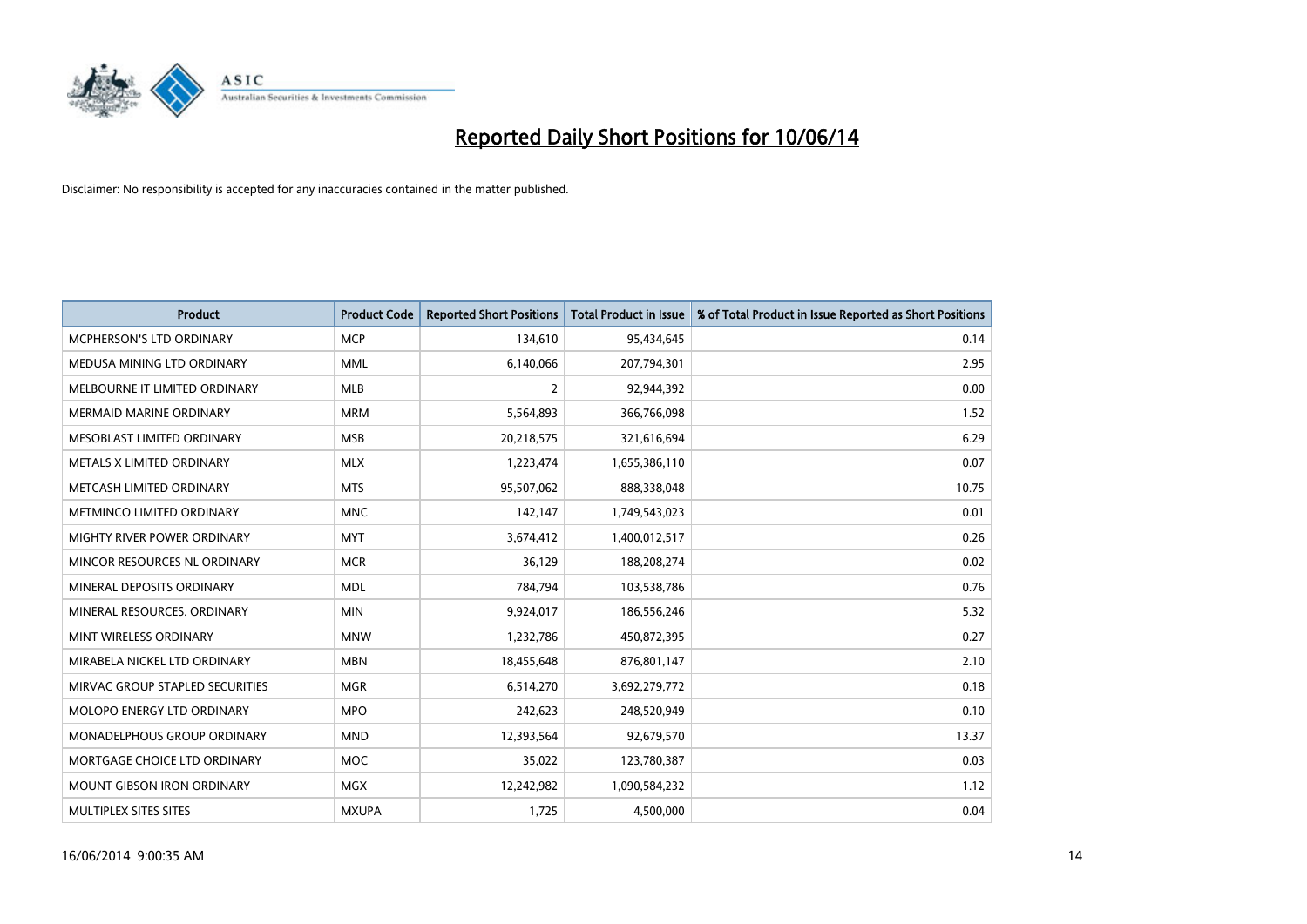

| <b>Product</b>                       | <b>Product Code</b> | <b>Reported Short Positions</b> | <b>Total Product in Issue</b> | % of Total Product in Issue Reported as Short Positions |
|--------------------------------------|---------------------|---------------------------------|-------------------------------|---------------------------------------------------------|
| <b>MURCHISON METALS LTD ORDINARY</b> | <b>MMX</b>          | 215,291                         | 450,497,346                   | 0.05                                                    |
| <b>MYER HOLDINGS LTD ORDINARY</b>    | <b>MYR</b>          | 60,756,595                      | 585,684,551                   | 10.37                                                   |
| NANOSONICS LIMITED ORDINARY          | <b>NAN</b>          | 416,600                         | 263,798,826                   | 0.16                                                    |
| NATIONAL AUST. BANK ORDINARY         | <b>NAB</b>          | 7,868,633                       | 2,353,916,258                 | 0.33                                                    |
| NATIONAL STORAGE STAPLED             | <b>NSR</b>          | 282,883                         | 244,897,096                   | 0.12                                                    |
| NAVITAS LIMITED ORDINARY             | <b>NVT</b>          | 3,398,173                       | 375,712,581                   | 0.90                                                    |
| NEARMAP LTD ORDINARY                 | <b>NEA</b>          | 51,032                          | 337,346,101                   | 0.02                                                    |
| NEON ENERGY LIMITED ORDINARY         | <b>NEN</b>          | 292,474                         | 553,037,848                   | 0.05                                                    |
| NEUREN PHARMACEUT, ORDINARY          | <b>NEU</b>          | 225,038                         | 1,552,012,026                 | 0.01                                                    |
| NEW HOPE CORPORATION ORDINARY        | <b>NHC</b>          | 1,233,635                       | 830,933,112                   | 0.15                                                    |
| NEWCREST MINING ORDINARY             | <b>NCM</b>          | 12,379,818                      | 766,510,971                   | 1.62                                                    |
| NEWS CORP A NON-VOTING CDI           | <b>NWSLV</b>        | 396,515                         | 3,111,659                     | 12.74                                                   |
| NEWS CORP B VOTING CDI               | <b>NWS</b>          | 2,188,614                       | 21,481,870                    | 10.19                                                   |
| NEWSAT LIMITED ORDINARY              | <b>NWT</b>          | 6,465,918                       | 612,199,841                   | 1.06                                                    |
| NEXTDC LIMITED ORDINARY              | <b>NXT</b>          | 14,923,488                      | 193,154,486                   | 7.73                                                    |
| NEXUS ENERGY LIMITED ORDINARY        | <b>NXS</b>          | 934,652                         | 1,330,219,459                 | 0.07                                                    |
| NIB HOLDINGS LIMITED ORDINARY        | <b>NHF</b>          | 1,923,043                       | 439,004,182                   | 0.44                                                    |
| NICK SCALI LIMITED ORDINARY          | <b>NCK</b>          |                                 | 81,000,000                    | 0.00                                                    |
| NIDO PETROLEUM ORDINARY              | <b>NDO</b>          | 47,402                          | 2,048,317,635                 | 0.00                                                    |
| NINE ENTERTAINMENT ORDINARY          | <b>NEC</b>          | 8,464,553                       | 940,295,023                   | 0.90                                                    |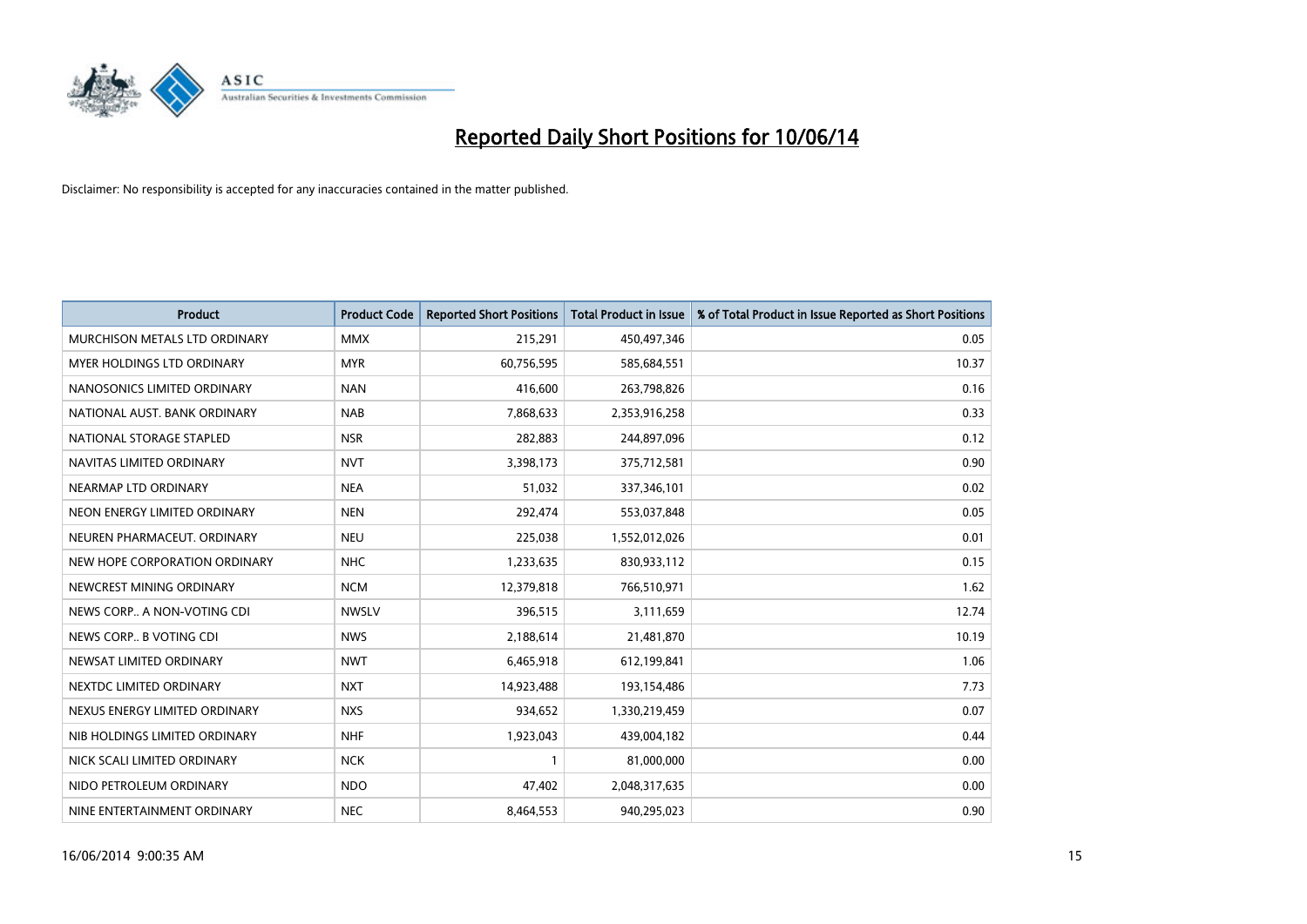

| <b>Product</b>                        | <b>Product Code</b> | <b>Reported Short Positions</b> | <b>Total Product in Issue</b> | % of Total Product in Issue Reported as Short Positions |
|---------------------------------------|---------------------|---------------------------------|-------------------------------|---------------------------------------------------------|
| NOBLE MINERAL RES ORDINARY            | <b>NMG</b>          | 2,365,726                       | 666,397,952                   | 0.36                                                    |
| NORTHERN IRON LTD ORDINARY            | <b>NFE</b>          | 20,000                          | 484,405,314                   | 0.00                                                    |
| NORTHERN STAR ORDINARY                | <b>NST</b>          | 1,777,832                       | 578,591,915                   | 0.31                                                    |
| NOVOGEN LIMITED ORDINARY              | <b>NRT</b>          | 114,793                         | 168,557,834                   | 0.07                                                    |
| NRW HOLDINGS LIMITED ORDINARY         | <b>NWH</b>          | 14,032,877                      | 278,888,011                   | 5.03                                                    |
| NUCOAL RESOURCES LTD ORDINARY         | <b>NCR</b>          |                                 | 768,612,354                   | 0.00                                                    |
| NUFARM LIMITED ORDINARY               | <b>NUF</b>          | 15,710,952                      | 264,021,627                   | 5.95                                                    |
| NUPLEX INDUSTRIES ORDINARY            | <b>NPX</b>          | 1,000                           | 198,125,827                   | 0.00                                                    |
| OAKTON LIMITED ORDINARY               | <b>OKN</b>          | 1,016                           | 89,990,235                    | 0.00                                                    |
| OCEANAGOLD CORP. CHESS DEPOSITARY INT | OGC                 | 2,677,660                       | 300,567,377                   | 0.89                                                    |
| OCEANIA CAPITAL LTD ORDINARY          | <b>OCP</b>          |                                 | 35,307,209                    | 0.00                                                    |
| OIL SEARCH LTD ORDINARY               | OSH                 | 10,986,345                      | 1,519,022,225                 | 0.72                                                    |
| OM HOLDINGS LIMITED ORDINARY          | OMH                 | 812,873                         | 733,423,337                   | 0.11                                                    |
| ORICA LIMITED ORDINARY                | ORI                 | 9,898,482                       | 370,924,362                   | 2.67                                                    |
| ORIGIN ENERGY ORDINARY                | <b>ORG</b>          | 7,262,518                       | 1,103,645,753                 | 0.66                                                    |
| OROCOBRE LIMITED ORDINARY             | <b>ORE</b>          | 2,057,166                       | 132,041,911                   | 1.56                                                    |
| ORORA LIMITED ORDINARY                | <b>ORA</b>          | 993,746                         | 1,206,684,923                 | 0.08                                                    |
| OROTONGROUP LIMITED ORDINARY          | <b>ORL</b>          | 227,666                         | 40,880,902                    | 0.56                                                    |
| OTTO ENERGY LIMITED ORDINARY          | <b>OEL</b>          | 329,059                         | 1,151,790,071                 | 0.03                                                    |
| OZ MINERALS ORDINARY                  | OZL                 | 16,044,234                      | 303,470,022                   | 5.29                                                    |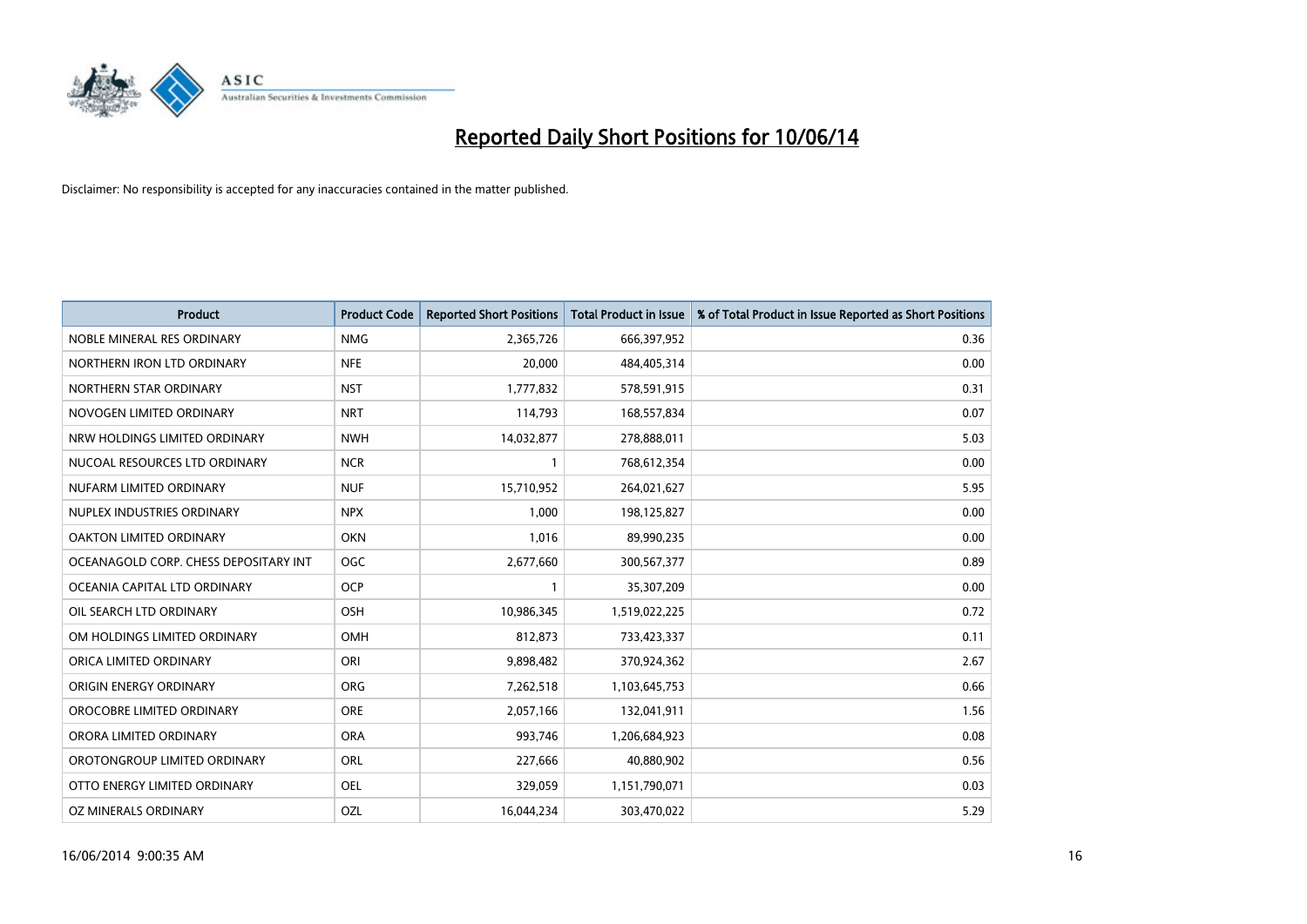

| <b>Product</b>                    | <b>Product Code</b> | <b>Reported Short Positions</b> | <b>Total Product in Issue</b> | % of Total Product in Issue Reported as Short Positions |
|-----------------------------------|---------------------|---------------------------------|-------------------------------|---------------------------------------------------------|
| <b>OZFOREX GROUP LTD ORDINARY</b> | <b>OFX</b>          | 5,139,788                       | 240,000,000                   | 2.14                                                    |
| PACIFIC BRANDS ORDINARY           | <b>PBG</b>          | 23,941,715                      | 917,226,291                   | 2.61                                                    |
| PACT GROUP HLDGS LTD ORDINARY     | <b>PGH</b>          | 3,504,442                       | 294,097,961                   | 1.19                                                    |
| PALADIN ENERGY LTD ORDINARY       | <b>PDN</b>          | 102,461,927                     | 964, 367, 284                 | 10.62                                                   |
| PANAUST LIMITED ORDINARY          | <b>PNA</b>          | 1,168,136                       | 635,580,654                   | 0.18                                                    |
| PANORAMIC RESOURCES ORDINARY      | PAN                 | 1,029,124                       | 322,275,824                   | 0.32                                                    |
| PANTERRA GOLD LTD ORDINARY        | PGI                 |                                 | 772,781,012                   | 0.00                                                    |
| PAPERLINX LIMITED ORDINARY        | <b>PPX</b>          | 44,770                          | 665,181,261                   | 0.01                                                    |
| PAPILLON RES LTD ORDINARY         | <b>PIR</b>          | 10,115,902                      | 341,794,210                   | 2.96                                                    |
| PATTIES FOODS LTD ORDINARY        | PFL                 |                                 | 139,144,338                   | 0.00                                                    |
| PEET LIMITED ORDINARY             | <b>PPC</b>          | 76,608                          | 433,389,348                   | 0.02                                                    |
| PERPETUAL LIMITED ORDINARY        | PPT                 | 1,341,387                       | 46,574,426                    | 2.88                                                    |
| PERSEUS MINING LTD ORDINARY       | PRU                 | 15,250,669                      | 526,656,401                   | 2.90                                                    |
| PHARMAXIS LTD ORDINARY            | <b>PXS</b>          | 408.118                         | 309,514,849                   | 0.13                                                    |
| PIONEER CREDIT LTD ORDINARY       | <b>PNC</b>          | 984,300                         | 45,373,990                    | 2.17                                                    |
| PLATINUM ASSET ORDINARY           | <b>PTM</b>          | 821,626                         | 580,336,142                   | 0.14                                                    |
| PLATINUM AUSTRALIA ORDINARY       | <b>PLA</b>          | 836,127                         | 504,968,043                   | 0.17                                                    |
| PLATINUM CAPITAL LTD ORDINARY     | <b>PMC</b>          | 1,517                           | 231,071,933                   | 0.00                                                    |
| PMP LIMITED ORDINARY              | <b>PMP</b>          | 1,584,873                       | 323,781,124                   | 0.49                                                    |
| PRANA BIOTECHNOLOGY ORDINARY      | PBT                 | 2,853,758                       | 488.646.960                   | 0.58                                                    |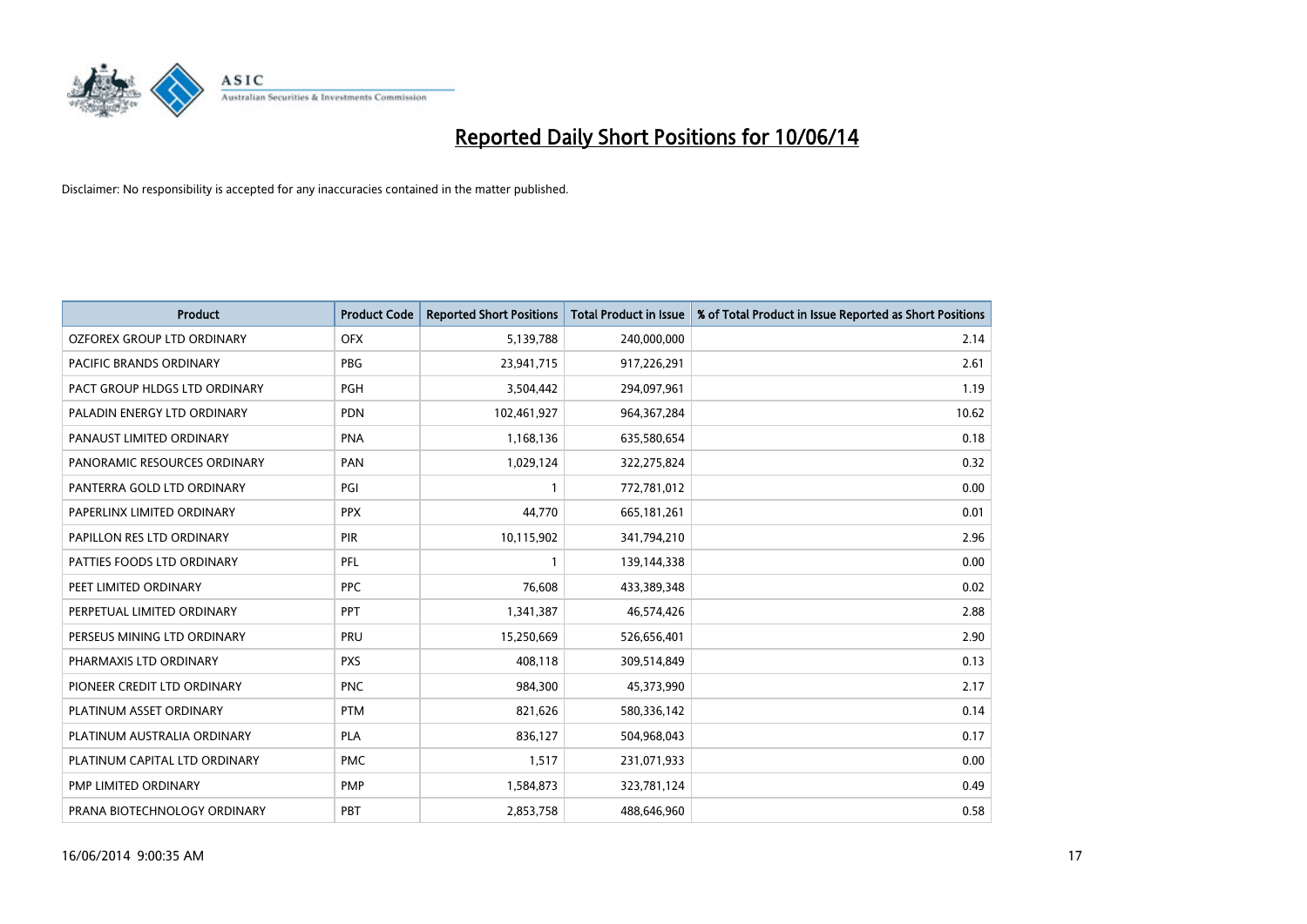

| <b>Product</b>                      | <b>Product Code</b> | <b>Reported Short Positions</b> | Total Product in Issue | % of Total Product in Issue Reported as Short Positions |
|-------------------------------------|---------------------|---------------------------------|------------------------|---------------------------------------------------------|
| PREMIER INVESTMENTS ORDINARY        | <b>PMV</b>          | 117,180                         | 155,714,874            | 0.08                                                    |
| PRIMA BIOMED LTD ORDINARY           | <b>PRR</b>          | 347,037                         | 1,228,709,341          | 0.03                                                    |
| PRIMARY HEALTH CARE ORDINARY        | <b>PRY</b>          | 15,876,903                      | 505,659,944            | 3.14                                                    |
| PRIME MEDIA GRP LTD ORDINARY        | PRT                 | 2,077,947                       | 366,330,303            | 0.57                                                    |
| PROGRAMMED ORDINARY                 | <b>PRG</b>          | 159.686                         | 118,253,992            | 0.14                                                    |
| PURA VIDA ENERGY NL ORDINARY        | <b>PVD</b>          | 11,069                          | 127,168,198            | 0.01                                                    |
| <b>QANTAS AIRWAYS ORDINARY</b>      | QAN                 | 71,082,047                      | 2,196,330,250          | 3.24                                                    |
| OBE INSURANCE GROUP ORDINARY        | <b>OBE</b>          | 28,430,337                      | 1,253,883,293          | 2.27                                                    |
| ORXPHARMA LTD ORDINARY              | <b>QRX</b>          | 30,000                          | 164,190,969            | 0.02                                                    |
| <b>OUBE HOLDINGS LTD ORDINARY</b>   | <b>QUB</b>          | 21,635,025                      | 1,051,172,929          | 2.06                                                    |
| RAMELIUS RESOURCES ORDINARY         | <b>RMS</b>          | 12,110                          | 365,740,380            | 0.00                                                    |
| RAMSAY HEALTH CARE ORDINARY         | <b>RHC</b>          | 1,310,830                       | 202,081,252            | 0.65                                                    |
| <b>RCG CORPORATION LTD ORDINARY</b> | <b>RCG</b>          | 125,147                         | 263,808,625            | 0.05                                                    |
| <b>RCR TOMLINSON ORDINARY</b>       | <b>RCR</b>          | 621,306                         | 136,989,238            | 0.45                                                    |
| <b>REA GROUP ORDINARY</b>           | <b>REA</b>          | 1,017,361                       | 131,714,699            | 0.77                                                    |
| RECALL HOLDINGS LTD ORDINARY        | <b>REC</b>          | 2,619,123                       | 312,836,448            | 0.84                                                    |
| <b>RECKON LIMITED ORDINARY</b>      | <b>RKN</b>          | 1,332,789                       | 126,913,066            | 1.05                                                    |
| <b>RED FORK ENERGY ORDINARY</b>     | <b>RFE</b>          | 1,704,016                       | 501,051,719            | 0.34                                                    |
| REDBANK ENERGY LTD ORDINARY         | AEJ                 | 13                              | 786,287                | 0.00                                                    |
| REECE AUSTRALIA LTD. ORDINARY       | <b>REH</b>          | 16                              | 99,600,000             | 0.00                                                    |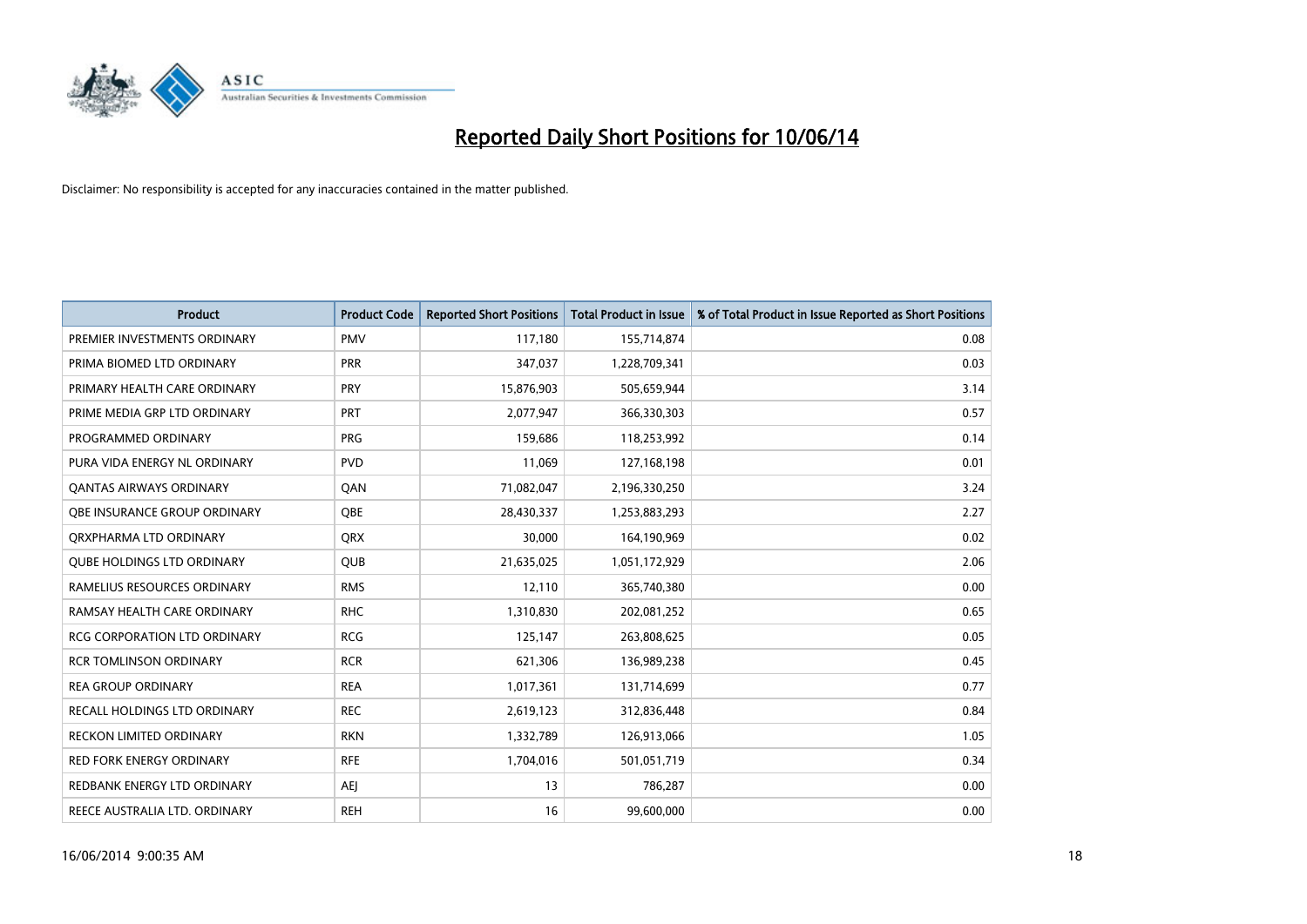

| <b>Product</b>                        | <b>Product Code</b> | <b>Reported Short Positions</b> | <b>Total Product in Issue</b> | % of Total Product in Issue Reported as Short Positions |
|---------------------------------------|---------------------|---------------------------------|-------------------------------|---------------------------------------------------------|
| REED RESOURCES LTD ORDINARY           | <b>RDR</b>          | 1.015                           | 523,453,895                   | 0.00                                                    |
| REGIS RESOURCES ORDINARY              | <b>RRL</b>          | 27,159,329                      | 499,744,095                   | 5.43                                                    |
| RESMED INC CDI 10:1                   | <b>RMD</b>          | 36,042,774                      | 1,402,915,440                 | 2.57                                                    |
| RESOLUTE MINING ORDINARY              | <b>RSG</b>          | 10,741,774                      | 641,189,223                   | 1.68                                                    |
| <b>RESOURCE GENERATION ORDINARY</b>   | <b>RES</b>          | 1,220                           | 581,380,338                   | 0.00                                                    |
| RETAIL FOOD GROUP ORDINARY            | <b>RFG</b>          | 5,219,764                       | 144,868,508                   | 3.60                                                    |
| REX MINERALS LIMITED ORDINARY         | <b>RXM</b>          | 662,132                         | 220,519,784                   | 0.30                                                    |
| RIO TINTO LIMITED ORDINARY            | <b>RIO</b>          | 4,920,193                       | 435,758,720                   | 1.13                                                    |
| ROC OIL COMPANY ORDINARY              | <b>ROC</b>          | 3,454,067                       | 687,618,400                   | 0.50                                                    |
| ROYAL WOLF HOLDINGS ORDINARY          | <b>RWH</b>          | 192,532                         | 100,387,052                   | 0.19                                                    |
| RUBIK FINANCIAL LTD. ORDINARY         | <b>RFL</b>          | 41,052                          | 340,999,914                   | 0.01                                                    |
| <b>RURALCO HOLDINGS ORDINARY</b>      | <b>RHL</b>          | 1,000                           | 77,291,069                    | 0.00                                                    |
| RXP SERVICES LTD ORDINARY             | <b>RXP</b>          | 40,000                          | 133,028,367                   | 0.03                                                    |
| SAI GLOBAL LIMITED ORDINARY           | SAI                 | 3,285,751                       | 210,815,541                   | 1.56                                                    |
| SALMAT LIMITED ORDINARY               | <b>SLM</b>          | 54                              | 159,812,799                   | 0.00                                                    |
| SAMSON OIL & GAS LTD ORDINARY         | SSN                 | 18,358,960                      | 2,837,756,933                 | 0.65                                                    |
| SANDFIRE RESOURCES ORDINARY           | <b>SFR</b>          | 1,527,888                       | 155,640,968                   | 0.98                                                    |
| <b>SANTOS LTD ORDINARY</b>            | <b>STO</b>          | 5,734,236                       | 975,333,205                   | 0.59                                                    |
| SARACEN MINERAL ORDINARY              | <b>SAR</b>          | 1,054,045                       | 792,784,738                   | 0.13                                                    |
| SCA PROPERTY GROUP STAPLED SECURITIES | SCP                 | 40,766,722                      | 648,628,320                   | 6.29                                                    |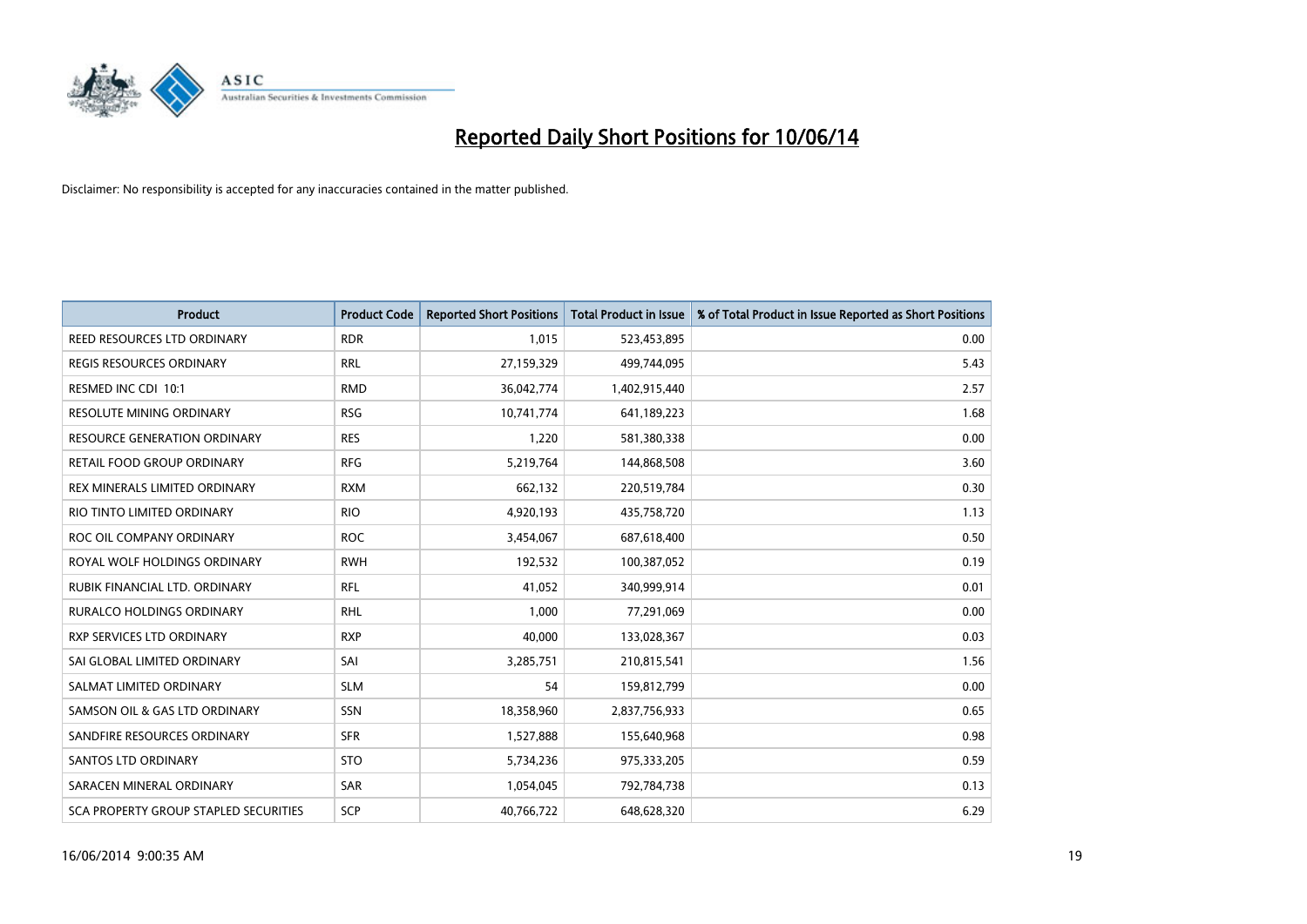

| <b>Product</b>                           | <b>Product Code</b> | <b>Reported Short Positions</b> | <b>Total Product in Issue</b> | % of Total Product in Issue Reported as Short Positions |
|------------------------------------------|---------------------|---------------------------------|-------------------------------|---------------------------------------------------------|
| SEDGMAN LIMITED ORDINARY                 | <b>SDM</b>          | 1,060,754                       | 227,059,277                   | 0.47                                                    |
| SEEK LIMITED ORDINARY                    | <b>SEK</b>          | 8,934,891                       | 340,384,875                   | 2.62                                                    |
| SELECT HARVESTS ORDINARY                 | <b>SHV</b>          | 68,010                          | 57,999,427                    | 0.12                                                    |
| SENEX ENERGY LIMITED ORDINARY            | <b>SXY</b>          | 8,241,067                       | 1,145,083,917                 | 0.72                                                    |
| SERVCORP LIMITED ORDINARY                | SRV                 | 8,544                           | 98,432,275                    | 0.01                                                    |
| SERVICE STREAM ORDINARY                  | <b>SSM</b>          | 30                              | 386,389,873                   | 0.00                                                    |
| SEVEN GROUP HOLDINGS ORDINARY            | <b>SVW</b>          | 286,226                         | 305,294,332                   | 0.09                                                    |
| SEVEN WEST MEDIA LTD ORDINARY            | <b>SWM</b>          | 4,455,024                       | 999,160,872                   | 0.45                                                    |
| SG FLEET GROUP LTD ORDINARY              | SGF                 | 795,445                         | 242,691,826                   | 0.33                                                    |
| SIGMA PHARMACEUTICAL ORDINARY            | <b>SIP</b>          | 15,241,644                      | 1,112,511,644                 | 1.37                                                    |
| SILEX SYSTEMS ORDINARY                   | <b>SLX</b>          | 3,154,758                       | 170,367,734                   | 1.85                                                    |
| SILVER CHEF LIMITED ORDINARY             | SIV                 | 90,619                          | 29,333,629                    | 0.31                                                    |
| SILVER LAKE RESOURCE ORDINARY            | <b>SLR</b>          | 24,930,985                      | 503,233,971                   | 4.95                                                    |
| SIMS METAL MGMT LTD ORDINARY             | SGM                 | 12,204,156                      | 204,469,540                   | 5.97                                                    |
| SINGAPORE TELECOMM. CHESS DEPOSITARY INT | SGT                 | 16,164,601                      | 138,054,754                   | 11.71                                                   |
| SINO GAS ENERGY ORDINARY                 | <b>SEH</b>          | 2,501,968                       | 1,530,457,040                 | 0.16                                                    |
| SIRIUS RESOURCES NL ORDINARY             | <b>SIR</b>          | 12,942,784                      | 262,030,167                   | 4.94                                                    |
| SIRTEX MEDICAL ORDINARY                  | <b>SRX</b>          | 118,630                         | 56,108,439                    | 0.21                                                    |
| SKILLED GROUP LTD ORDINARY               | <b>SKE</b>          | 2,223,738                       | 235,254,496                   | 0.95                                                    |
| SKY NETWORK ORDINARY                     | <b>SKT</b>          | 59,636                          | 389,139,785                   | 0.02                                                    |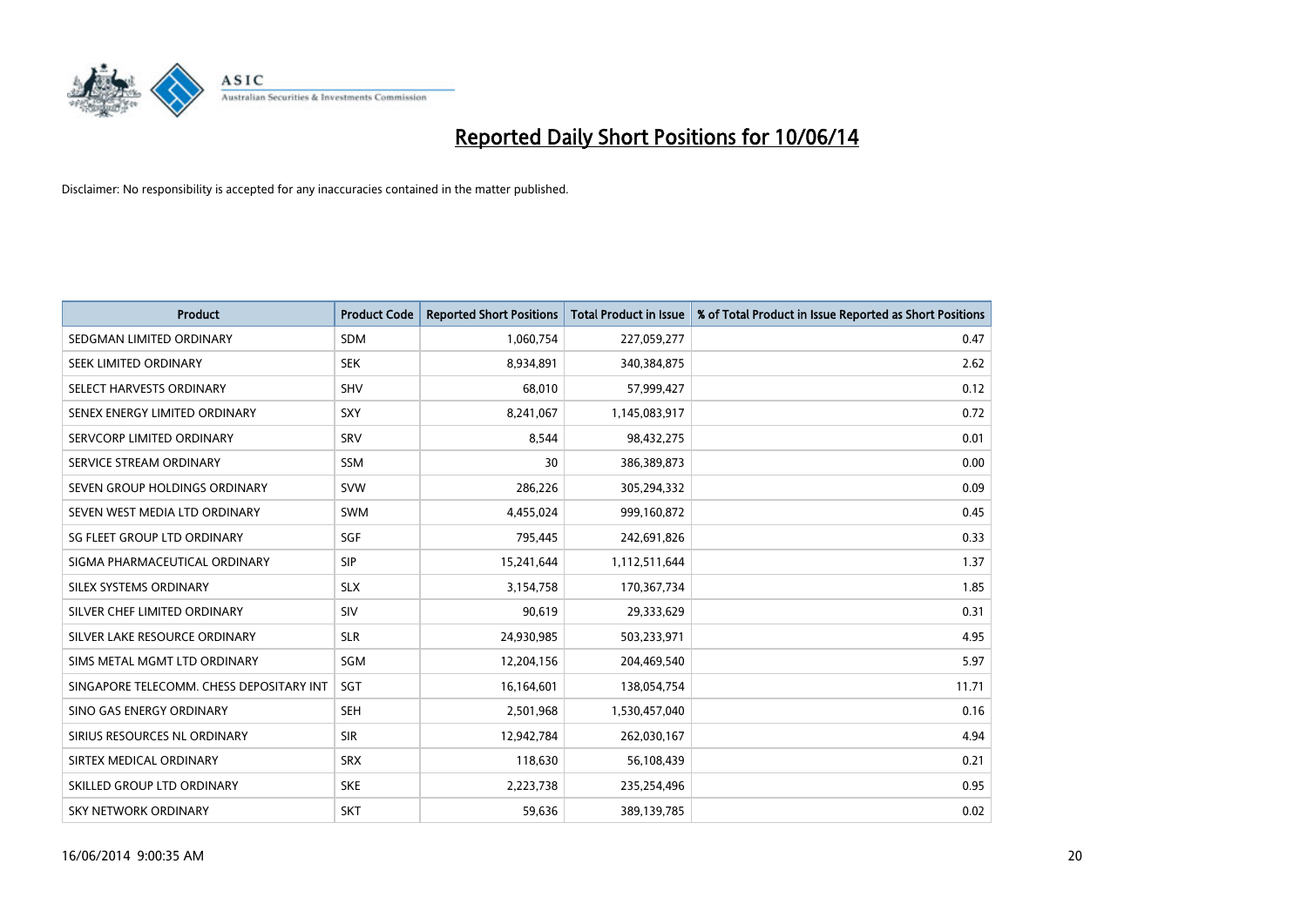

| <b>Product</b>                           | <b>Product Code</b> | <b>Reported Short Positions</b> | <b>Total Product in Issue</b> | % of Total Product in Issue Reported as Short Positions |
|------------------------------------------|---------------------|---------------------------------|-------------------------------|---------------------------------------------------------|
| SKYCITY ENT GRP LTD ORDINARY             | <b>SKC</b>          | 170,806                         | 582,088,094                   | 0.03                                                    |
| <b>SLATER &amp; GORDON ORDINARY</b>      | <b>SGH</b>          | 6,864,374                       | 204,338,625                   | 3.36                                                    |
| SMS MANAGEMENT, ORDINARY                 | <b>SMX</b>          | 2,995,203                       | 70,099,763                    | 4.27                                                    |
| SONIC HEALTHCARE ORDINARY                | <b>SHL</b>          | 2,922,821                       | 400,811,556                   | 0.73                                                    |
| SOUL PATTINSON (W.H) ORDINARY            | SOL                 | 10,629                          | 239,395,320                   | 0.00                                                    |
| SOUTH BOULDER MINES ORDINARY             | <b>STB</b>          |                                 | 129,277,826                   | 0.00                                                    |
| SP AUSNET STAPLED SECURITIES             | <b>SPN</b>          | 42,880,963                      | 3,386,607,080                 | 1.27                                                    |
| SPARK INFRASTRUCTURE STAPLED US PROHIBT. | SKI                 | 16,070,564                      | 1,440,370,628                 | 1.12                                                    |
| SPDR 200 FUND ETF UNITS                  | <b>STW</b>          | 97,047                          | 45,026,368                    | 0.22                                                    |
| SPDR 200 RESOURCES ETF UNITS             | <b>OZR</b>          | 188                             | 1,601,962                     | 0.01                                                    |
| SPECIALTY FASHION ORDINARY               | <b>SFH</b>          | 572,011                         | 192,236,121                   | 0.30                                                    |
| SPOTLESS GRP HLD LTD ORDINARY            | <b>SPO</b>          | 9,520,325                       | 1,098,290,178                 | 0.87                                                    |
| ST BARBARA LIMITED ORDINARY              | <b>SBM</b>          | 20,976,928                      | 488,074,077                   | 4.30                                                    |
| STARPHARMA HOLDINGS ORDINARY             | SPL                 | 14,154,215                      | 284,914,680                   | 4.97                                                    |
| STEADFAST GROUP LTD ORDINARY             | <b>SDF</b>          | 2,584,426                       | 501,638,307                   | 0.52                                                    |
| STH CRS ELECT ENGNR ORDINARY             | <b>SXE</b>          | 19,573                          | 161,523,130                   | 0.01                                                    |
| STHN CROSS MEDIA ORDINARY                | <b>SXL</b>          | 20,039,011                      | 705,246,986                   | 2.84                                                    |
| STOCKLAND UNITS/ORD STAPLED              | SGP                 | 24,079,150                      | 2,326,978,560                 | 1.03                                                    |
| STRAITS RES LTD. ORDINARY                | SRO                 | 28,747                          | 1,217,730,293                 | 0.00                                                    |
| STRIKE ENERGY LTD ORDINARY               | <b>STX</b>          | 3,727                           | 833,330,946                   | 0.00                                                    |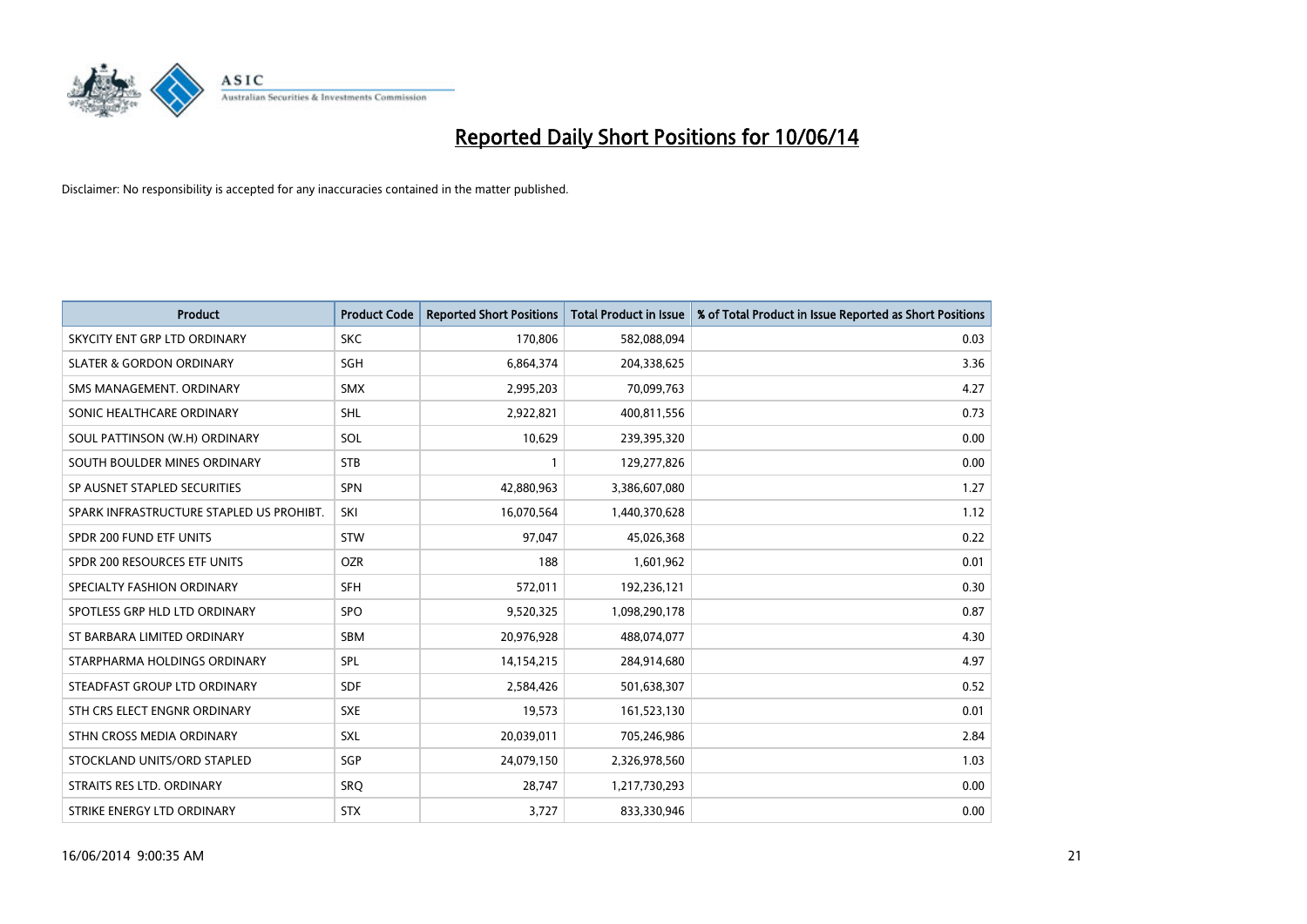

| <b>Product</b>                       | <b>Product Code</b> | <b>Reported Short Positions</b> | <b>Total Product in Issue</b> | % of Total Product in Issue Reported as Short Positions |
|--------------------------------------|---------------------|---------------------------------|-------------------------------|---------------------------------------------------------|
| <b>STW COMMUNICATIONS ORDINARY</b>   | SGN                 | 2,580,156                       | 403,828,512                   | 0.64                                                    |
| SUNCORP GROUP LTD ORDINARY           | <b>SUN</b>          | 11,046,318                      | 1,286,600,980                 | 0.86                                                    |
| SUNDANCE ENERGY ORDINARY             | <b>SEA</b>          | 12,306,209                      | 547,675,861                   | 2.25                                                    |
| SUNDANCE RESOURCES ORDINARY          | <b>SDL</b>          | 84,797,492                      | 3,079,369,367                 | 2.75                                                    |
| SUNLAND GROUP LTD ORDINARY           | <b>SDG</b>          | 103,547                         | 181,710,087                   | 0.06                                                    |
| SUPER RET REP LTD ORDINARY           | <b>SUL</b>          | 1,971,457                       | 196,731,620                   | 1.00                                                    |
| SYD AIRPORT STAPLED US PROHIBIT.     | <b>SYD</b>          | 13,253,501                      | 2,216,216,041                 | 0.60                                                    |
| SYRAH RESOURCES ORDINARY             | <b>SYR</b>          | 6,232,894                       | 162,500,614                   | 3.84                                                    |
| TABCORP HOLDINGS LTD ORDINARY        | <b>TAH</b>          | 14,842,954                      | 762,954,019                   | 1.95                                                    |
| TANAMI GOLD NL ORDINARY              | <b>TAM</b>          |                                 | 1,175,097,046                 | 0.00                                                    |
| TAP OIL LIMITED ORDINARY             | <b>TAP</b>          | 36,178                          | 242,237,221                   | 0.01                                                    |
| <b>TASSAL GROUP LIMITED ORDINARY</b> | <b>TGR</b>          | 52,029                          | 146,507,029                   | 0.04                                                    |
| TATTS GROUP LTD ORDINARY             | <b>TTS</b>          | 28,081,282                      | 1,434,447,341                 | 1.96                                                    |
| TECHNOLOGY ONE ORDINARY              | <b>TNE</b>          | 132,033                         | 307,751,455                   | 0.04                                                    |
| <b>TELECOM CORPORATION ORDINARY</b>  | <b>TEL</b>          | 8,168,612                       | 1,828,530,844                 | 0.45                                                    |
| TELSTRA CORPORATION. ORDINARY        | <b>TLS</b>          | 20,537,778                      | 12,443,074,357                | 0.17                                                    |
| TEN NETWORK HOLDINGS ORDINARY        | <b>TEN</b>          | 163,001,119                     | 2,630,984,596                 | 6.20                                                    |
| TERANGA GOLD CORP CDI 1:1            | <b>TGZ</b>          | 147,674                         | 95,839,726                    | 0.15                                                    |
| TFS CORPORATION LTD ORDINARY         | <b>TFC</b>          | 2,019,813                       | 324,157,408                   | 0.62                                                    |
| THE REJECT SHOP ORDINARY             | <b>TRS</b>          | 3,121,742                       | 28,826,248                    | 10.83                                                   |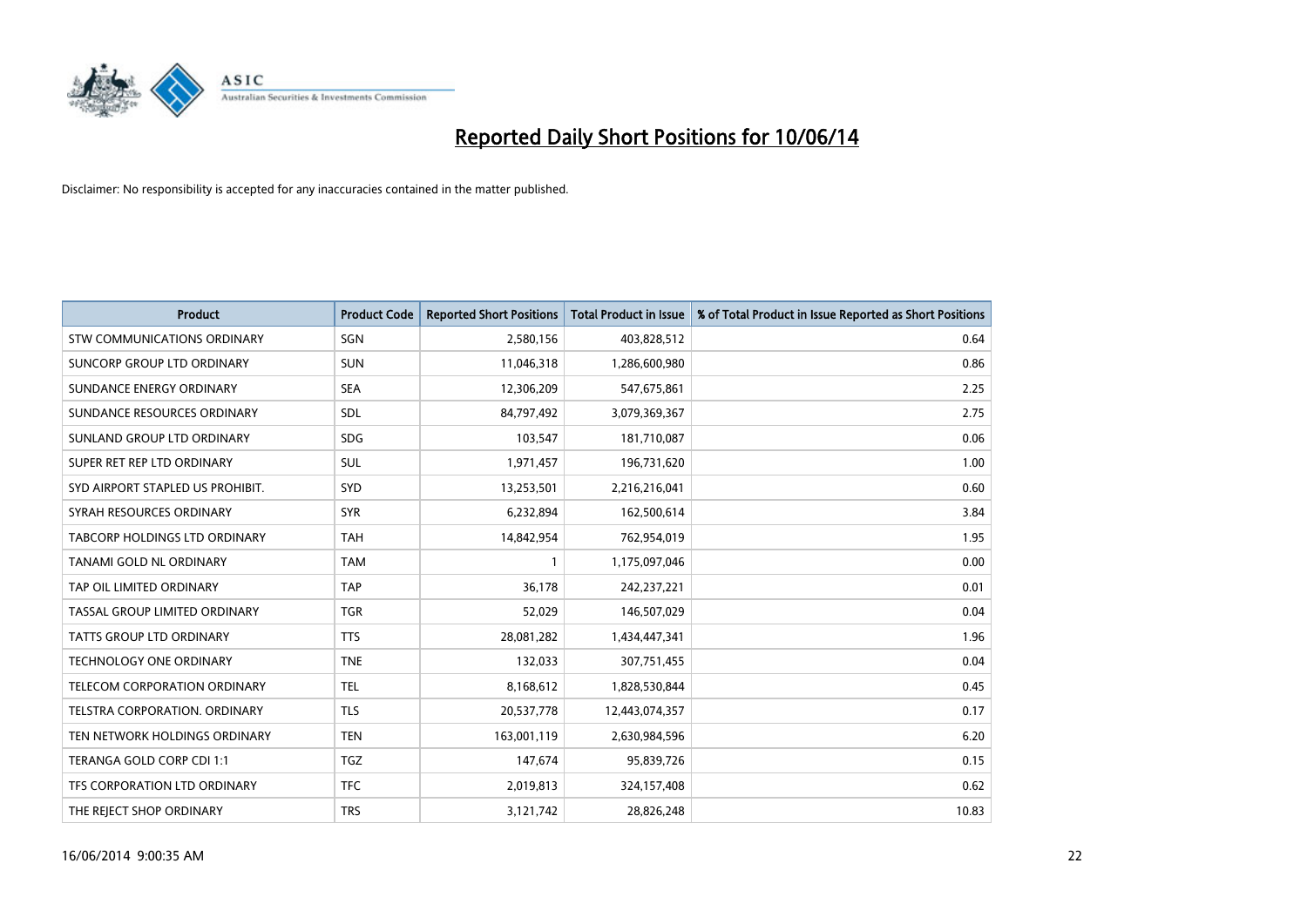

| <b>Product</b>                       | <b>Product Code</b> | <b>Reported Short Positions</b> | Total Product in Issue | % of Total Product in Issue Reported as Short Positions |
|--------------------------------------|---------------------|---------------------------------|------------------------|---------------------------------------------------------|
| THORN GROUP LIMITED ORDINARY         | <b>TGA</b>          | 33,299                          | 149,494,813            | 0.02                                                    |
| TIGER RESOURCES ORDINARY             | <b>TGS</b>          | 1,345,804                       | 838,897,617            | 0.16                                                    |
| TITAN ENERGY SERVICE ORDINARY        | <b>TTN</b>          | 15,585                          | 50,561,915             | 0.03                                                    |
| TOLL HOLDINGS LTD ORDINARY           | <b>TOL</b>          | 28,263,496                      | 717,133,875            | 3.94                                                    |
| TOX FREE SOLUTIONS ORDINARY          | <b>TOX</b>          | 3,028,070                       | 133,752,359            | 2.26                                                    |
| TPG TELECOM LIMITED ORDINARY         | <b>TPM</b>          | 10,377,805                      | 793,808,141            | 1.31                                                    |
| <b>TRADE ME GROUP ORDINARY</b>       | <b>TME</b>          | 1,515,531                       | 396,584,956            | 0.38                                                    |
| TRANSFIELD SERVICES ORDINARY         | <b>TSE</b>          | 41,378,182                      | 512,457,716            | 8.07                                                    |
| TRANSPACIFIC INDUST. ORDINARY        | <b>TPI</b>          | 14,256,136                      | 1,578,786,704          | 0.90                                                    |
| TRANSURBAN GROUP TRIPLE STAPLED SEC. | <b>TCL</b>          | 11,962,755                      | 1,896,384,069          | 0.63                                                    |
| <b>TREASURY GROUP ORDINARY</b>       | <b>TRG</b>          | 16,887                          | 23,070,755             | 0.07                                                    |
| TREASURY WINE ESTATE ORDINARY        | <b>TWE</b>          | 34,046,114                      | 649,427,560            | 5.24                                                    |
| TROY RESOURCES LTD ORDINARY          | <b>TRY</b>          | 3,238,027                       | 195,034,997            | 1.66                                                    |
| TWENTY-FIRST FOX INC B VOTING CDI    | <b>FOX</b>          | 9,824                           | 135,666,441            | 0.01                                                    |
| UGL LIMITED ORDINARY                 | <b>UGL</b>          | 18,942,284                      | 166,511,240            | 11.38                                                   |
| UNILIFE CORPORATION CDI 6:1          | <b>UNS</b>          | 120,000                         | 264,454,422            | 0.05                                                    |
| US MASTERS RES FUND ORDINARY UNITS   | <b>URF</b>          | 27                              | 263,972,915            | 0.00                                                    |
| UXC LIMITED ORDINARY                 | <b>UXC</b>          | 3,248,205                       | 321,271,353            | 1.01                                                    |
| <b>VEDA GROUP LTD ORDINARY</b>       | <b>VED</b>          | 13,839,950                      | 842,055,406            | 1.64                                                    |
| <b>VILLAGE ROADSHOW LTD ORDINARY</b> | <b>VRL</b>          | 1,408,912                       | 159,498,988            | 0.88                                                    |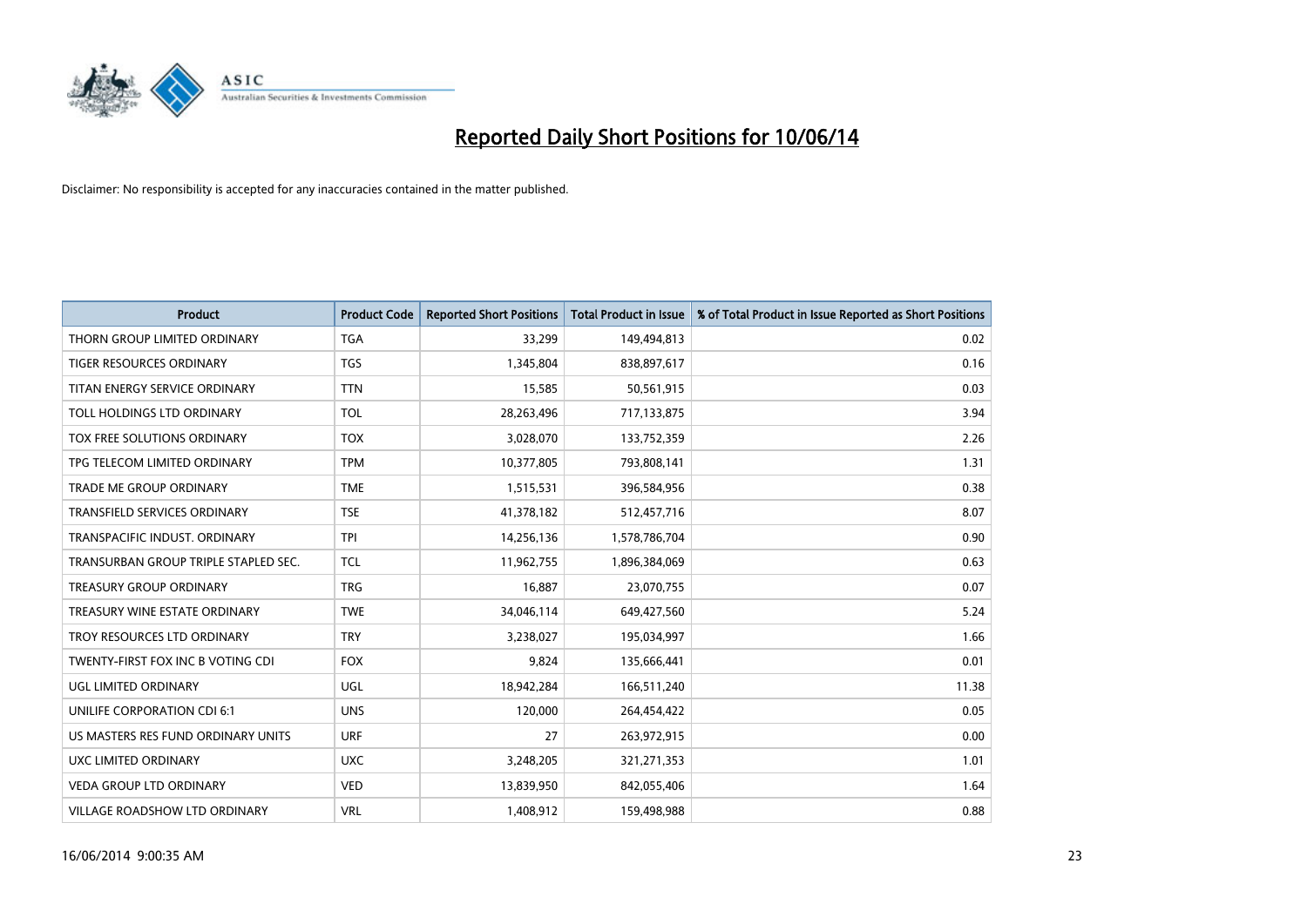

| <b>Product</b>                       | <b>Product Code</b> | <b>Reported Short Positions</b> | <b>Total Product in Issue</b> | % of Total Product in Issue Reported as Short Positions |
|--------------------------------------|---------------------|---------------------------------|-------------------------------|---------------------------------------------------------|
| <b>VIRGIN AUS HLDG LTD ORDINARY</b>  | <b>VAH</b>          | 61,285,688                      | 3,514,825,734                 | 1.74                                                    |
| <b>VIRTUS HEALTH LTD ORDINARY</b>    | <b>VRT</b>          | 3,104,030                       | 79,722,678                    | 3.89                                                    |
| <b>VISION EYE INSTITUTE ORDINARY</b> | VEI                 | 84.825                          | 161,017,230                   | 0.05                                                    |
| <b>VOCATION LTD ORDINARY</b>         | <b>VET</b>          | 11,187,265                      | 202,899,894                   | 5.51                                                    |
| <b>VOCUS COMMS LTD ORDINARY</b>      | <b>VOC</b>          | 421,359                         | 92,934,834                    | 0.45                                                    |
| WARRNAMBOOL CHEESE ORDINARY          | <b>WCB</b>          | 19                              | 56,098,797                    | 0.00                                                    |
| <b>WATPAC LIMITED ORDINARY</b>       | <b>WTP</b>          | 4.919                           | 186,489,922                   | 0.00                                                    |
| <b>WDS LIMITED ORDINARY</b>          | <b>WDS</b>          | 12,180                          | 144,740,614                   | 0.01                                                    |
| WEBJET LIMITED ORDINARY              | <b>WEB</b>          | 1,637,486                       | 79,397,959                    | 2.06                                                    |
| <b>WESFARMERS LIMITED ORDINARY</b>   | <b>WES</b>          | 4,113,819                       | 1,143,274,951                 | 0.36                                                    |
| WESTERN AREAS LTD ORDINARY           | <b>WSA</b>          | 17,895,738                      | 232,310,014                   | 7.70                                                    |
| WESTERN DESERT RES. ORDINARY         | <b>WDR</b>          | 5,577,756                       | 620,049,919                   | 0.90                                                    |
| WESTERN DESERT RES. RIGHTS 31-MAR-14 | <b>WDRR</b>         | 17,835                          | 120,009,662                   | 0.01                                                    |
| WESTFIELD GROUP ORD/UNIT STAPLED SEC | <b>WDC</b>          | 4,505,348                       | 2,078,089,686                 | 0.22                                                    |
| WESTFIELD RETAIL TST UNIT STAPLED    | <b>WRT</b>          | 12,665,428                      | 2,979,214,029                 | 0.43                                                    |
| WESTPAC BANKING CORP ORDINARY        | <b>WBC</b>          | 22,966,719                      | 3,109,048,309                 | 0.74                                                    |
| WHITE ENERGY COMPANY ORDINARY        | <b>WEC</b>          | 40,000                          | 322,974,494                   | 0.01                                                    |
| <b>WHITEHAVEN COAL ORDINARY</b>      | <b>WHC</b>          | 73,845,210                      | 1,025,760,027                 | 7.20                                                    |
| WINDIMURRA VANADIUM ORDINARY         | <b>WVL</b>          | 20,461                          | 399,284,366                   | 0.01                                                    |
| WOODSIDE PETROLEUM ORDINARY          | <b>WPL</b>          | 8,307,078                       | 823,910,657                   | 1.01                                                    |